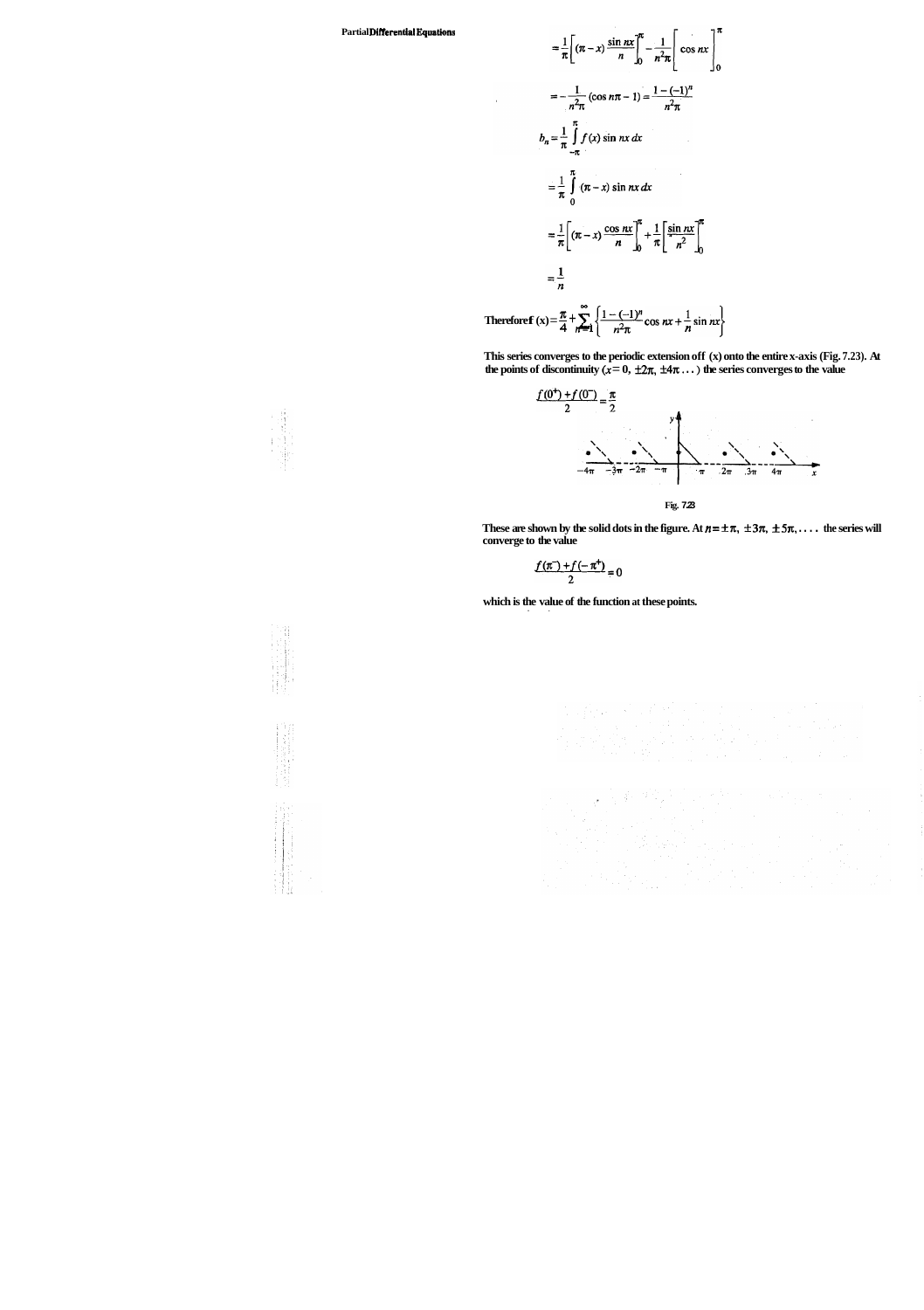# **INIT 8 APPLICATIONS OF FOURIER SERIES TO PDEs**

#### **Structure**

- 8.1 Introduction **Objectives 8.2** Diffusion Equation Heat Conduction Diffusion of Particles **8.3** The Wave Equation Vibrating Strings Torsional Vibrations **8.4** Laplace's Equation Steady-state Heat Flow
	- The Potential at a Point due to a Circular Disc
- **8.5** Summary
- **8.6** Terminal Questions
- **8.7** Solutions and Answers

# **8.1 INTRODUCTION**

In Unit **7** you have studied the technique of **expanding** an arbitrary function in terms of Fourier series. In this unit we will use this technique' to solve some important BVPs in physics. Specifically, we will illustrate the application of Fourier series to solve BVPs involving the diffusion equation, wave equation and Laplace equation. For example, we will study heat conduction along a cylindrical rod as well as diffusion of particles using the diffusion equation. Such BVPs arise in engineering and industrial applications, viz. modelling heat flow in the fuel rods in a nuclear reactor, evaporation of water, drying of granular products, etc.

Using the **wave equation** we shall solve the 'plucked string' problem which models the motion of a string in a **variety** of musical **instruments** like the sitar, guitar, violin etc. We shall also study torsional vibrations which arise in several mechanical systems having a ptating shaft such as the axle in a car, propeller in a ship, drill pipe in an oil well, etc.

We will solve Laplace's equation for steady state heat flow in a rectangular plate (which can be used to model heat flow across refrigerator doors). Finally we will solve Laplace's equation for determining the potential at a point due to a circular disc. This problem will demonstrate the fact that Fourier series can **be** used to solve problems involving non-Cartesian geometry. We hope that after studying this unit you will be able to appreciate the fact that Fourier series can be used for solving a wide variety of real-world problems.

#### **Objectives**

After studying this unit you should be able to apply the Fourier series to

solve the diffusion equation, wave equation and Laplace's equation for a given BVP

solve similar BVPs involving other **PDEs** 

# **8.2 DIFFUSION EQUATION**

You have studied the one-dimensional difksion equation (for heat flow) in Unit **5.** You have solved it under specific initial and boundary conditions for a given physical problem in Unit 6. You have also solved the two-dimensional heat flow equation in Unit **6.** 

In its most general form, the diffusion equation 'is expressed as

**Appllcatjons of Fourier Serles to PDEs**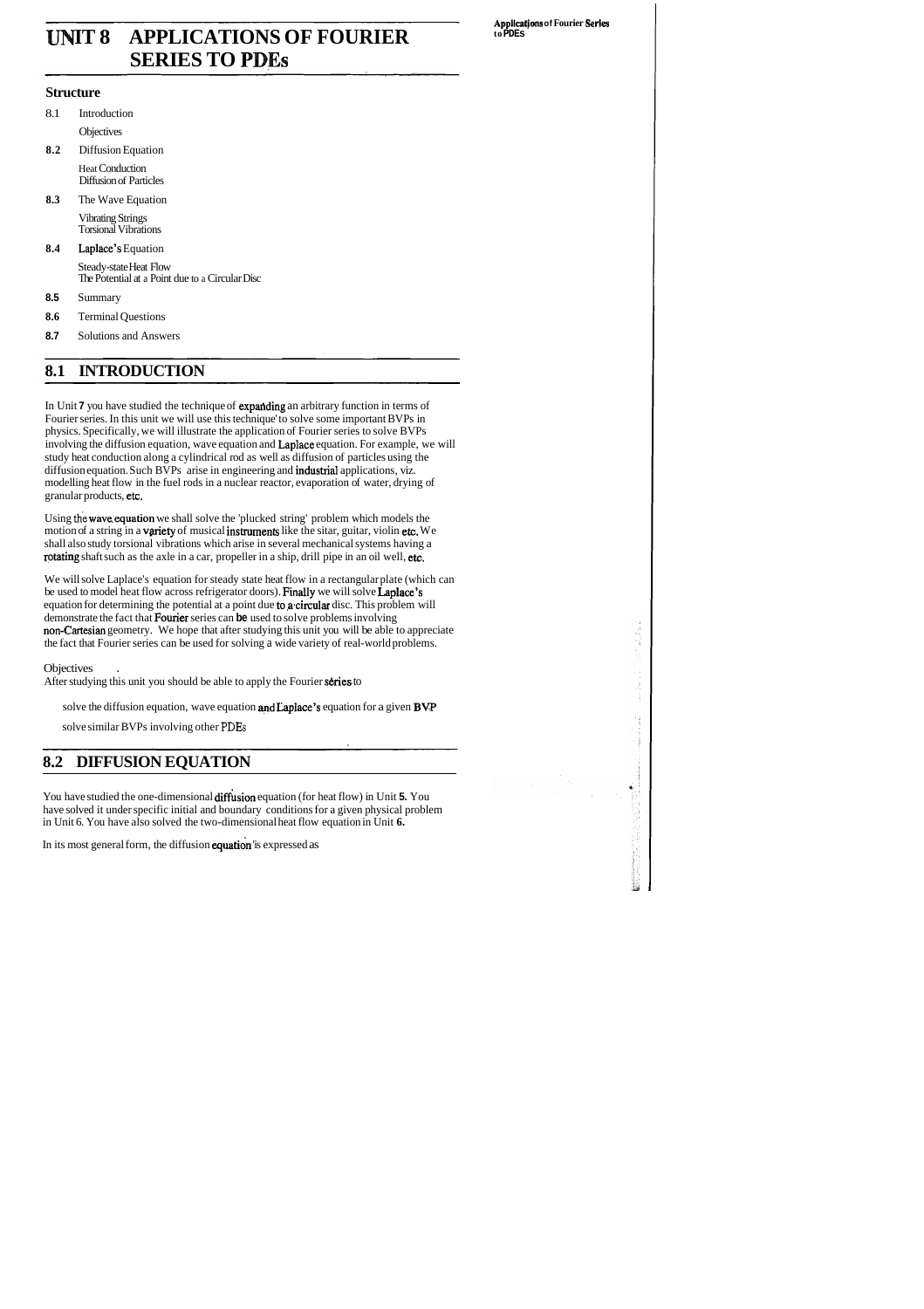equation, we have to represent the arbitrary function  $u(x, y)$  by Fourier series in two variables. It is of the form :

$$
u(x, y, 0) = f(x, y)
$$

$$
= \sum_{m=1}^{\infty} \sum_{n=1}^{\infty} A_{mn} \sin \frac{m\pi}{b} x \sin \frac{n\pi}{c} y
$$

**This** is beyond the scope of this course.





$$
\nabla^2 u + G(x, y, z, t) = \frac{1}{k} \frac{\partial u}{\partial t}
$$
 (8.1a)

 $\nabla^2 u + G(x, y, z, t) = \frac{1}{k} \frac{\partial u}{\partial t}$  (8.1a)<br>
where  $\nabla^2 = \frac{\partial^2}{\partial x^2} + \frac{\partial^2}{\partial y^2} + \frac{\partial^2}{\partial z^2}$  is the Laplacian and G is an 'arbitrary function of x, y, *z* and *t*. As you know the function  $u(x, y, z, t)$  could represent temperature in a body so that **Eq. (8.la)** models heat flow in that body. For example, the temperature T of a currentcarrying metallic wire can be modelled, by adding another term in Eq. (5.10c) which accounts for the heat generated due to current conduction. If I is the current in the wire and *R* its resistance, an additional amount of heat  $(aI^2R\Delta x)$  will *be* accumulated in the portion of the wire between x and  $x + \Delta x$ . **Thus, you** can add the term  $I^2R\Delta x$  in Eq. (5.10c) and repeat the remaining steps to obtain the following heat flow,equation for a current-carrying wire:

$$
\frac{\partial^2 T}{\partial x^2} = \frac{1}{k} \frac{\partial T}{\partial t} - \frac{I^2 R}{K A},
$$
\n(8.1b)

For the two-dimensional diffusion where k is the thermal diffusivity and K, the thermal conductivity of the wire. When **Eq.** (8.1a) is used to model the diffusion of dissolved substances in a solution,  $u(x, y, z, t)$ represents the concentration of the liquid. For example, the PDE

$$
\nabla^2 u = \frac{1}{k} \frac{\partial u}{\partial t} + \gamma^2 u \tag{8.1c}
$$

Consider the flow of heat in a uniform bar of length L, insulated along its  $\mathbf{L}$ ngth. As you know the temperature of the bar is modelled by the diffusion equation

$$
\frac{\partial T(x,t)}{\partial t} = k \frac{\partial^2 T(x,t)}{\partial x^2}, \quad (0 < x < L, \ t > 0) \tag{8.2a}
$$

(see Fig. 8.lb), then solve the heat equation **(8.2a).** (Note that the initial condition is physically consistent with the boundary conditions at  $x = 0$  and  $x = L$ ).

can be used to model the loss (diffusion) of moisture from a porous object through its surface. Here  $\gamma$  is constant and  $\mu$  represents the moisture concentration. You can see that **Eq.** (8:l) is a nonhomogeneous **PDE.** Now, in Unit 6, you have learnt to solve only homogeneous PDEs. Further in Unit 7, you have learnt to use the Fourier series of a single variable only (read the margin remark). Therefore, in this section we shall restrict the application of Fourier series to one-dimensional homogeneous diffusion equation. Let us consider two specific applications of this equation: in heat conduction and in diffusion of particles.

#### **8.2.1 Heat Conduction**

In Unit 7, we introduced the idea of using Fourier series in the solution of a one-dimensional diffusion equation. You had also completed the solution for a specified boundary-value problem. Let us consider another example of heat flow, where the Fourier series can be applied. This is a slightly different application.

Example 1

One end of the block is immersed in a block of ice, maintained at O°C, while the other end is insulated (Fig. 8.la). This gives rise to the boundary conditions

$$
T(0, t) = 0 \quad \text{and} \quad \frac{\partial T(L, t)}{\partial x} = 0, \ t \ge 0 \tag{8.2b}
$$

If the initial **temperature** distribution is given by

$$
T(x, 0) = \frac{x}{2} (2L - x) \qquad (0 < x < L)
$$
 (8.2c)

Solution

Using the method of separation of variables we write  $T(x, t)$  as a product of two terms :  $T(x, t) = X(x)Y(t)$ . Taking  $-\lambda^2$  as the separation constant, wc get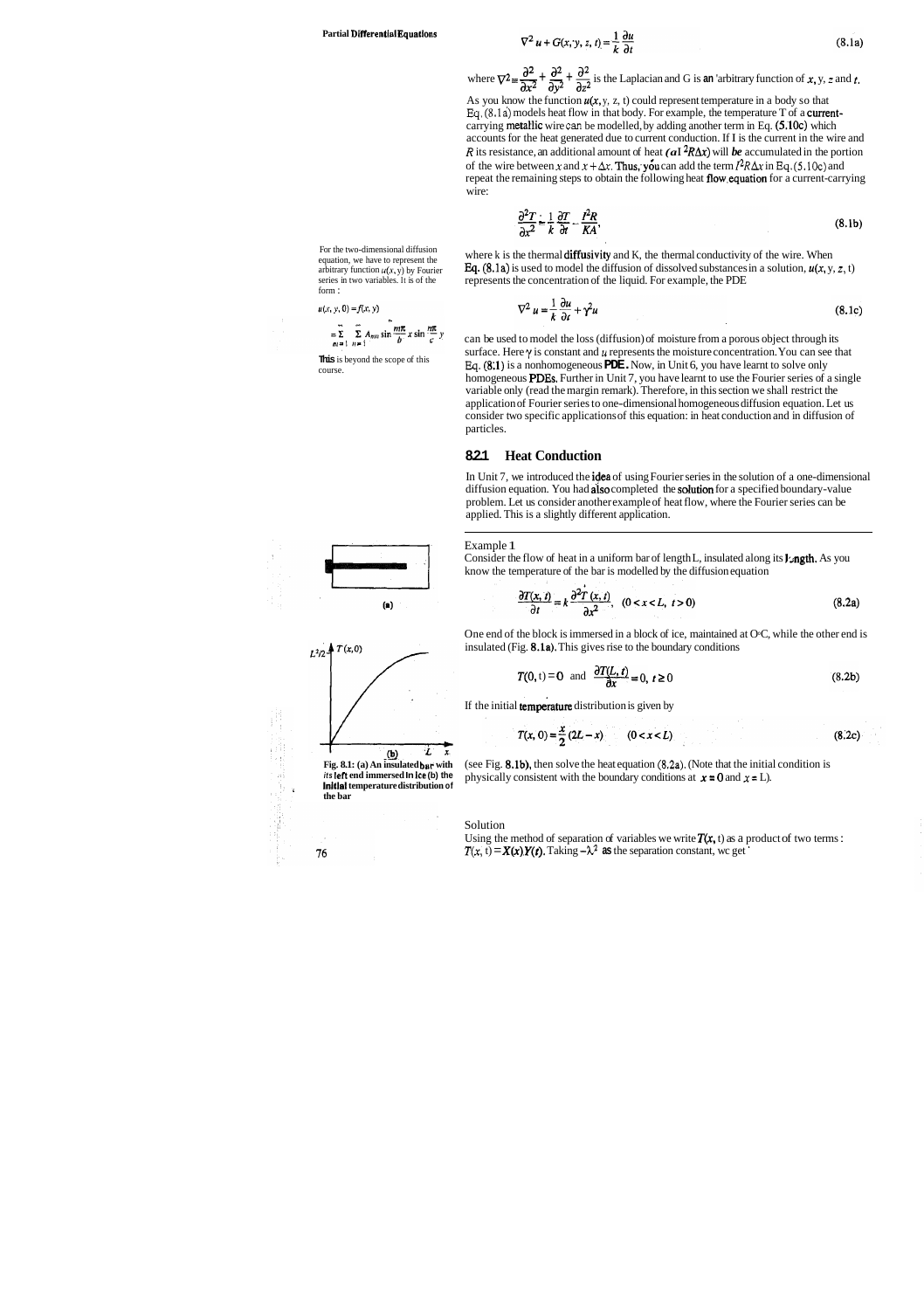$$
\frac{X''}{X} = \frac{Y'}{kY} = -\lambda^2
$$
 (i)

 $or$ 

$$
X(x) = C_1 \cos \lambda x + C_2 \sin \lambda x \tag{iv}
$$

and 
$$
Y(t) = C_3 e^{-k\lambda^2 t}
$$
 (v)

From the boundary conditions for  $T(x, t)$  we have

and 
$$
Y(t) = C_3 e^{-k\lambda^2 t}
$$
  
\nFrom the boundary conditions for  $T(x, t)$   
\n $T(0, t) = X(0) Y(t) = 0$   
\nand  $\frac{\partial T}{\partial x}(L, t) = \left[\frac{dX(L)}{dX}\right]Y(t) = 0$ 

Since  $Y(t) \neq 0$ , X must satisfy the conditions

$$
X'' + \lambda^2 X = 0 \tag{ii}
$$

and 
$$
Y' + k\lambda^2 Y = 0
$$
 (iii)

The solutions of (ii) and (iii) for  $X(x)$  and  $Y(t)$  are well known

$$
X(0) = X'(L) = 0
$$

Application of the first of these condition gives **us**  $C_1 = 0$ . Thus

where we have put  $b_{,} = C_{2n} C_{3n}$ . From the principle of superposition, the most **general** solution is

$$
T(x,t) = \sum_{n=0}^{\infty} b_n \exp\left(-\left[\frac{(2n+1)\pi}{2L}\right]^2 kt\right) \sin\left[\frac{(2n+1)\pi x}{2L}\right]
$$
(8.3)

Applying the initial condition (8.2c) we have

$$
T(x, 0) = \sum_{n=0}^{\infty} b_n \sin \left[ \frac{(2n+1)\pi x}{2L} \right] = f(x), \quad 0 < x < L \tag{8.4a}
$$

$$
X(x) = C_2 \sin \lambda x
$$

The second boundary condition gives us

$$
X'(L) = C_2 \cos \lambda' L = 0
$$

For a non-trivial solution, for which  $C_2 \neq 0$ , we have

$$
\cos \lambda L = 0
$$

or 
$$
\lambda L = \left(n + \frac{1}{2}\right)\pi
$$
,  $n = 0, 1, 2, \dots$ 

We call these values of  $\lambda$  as  $\lambda_n$ . The solutions can thus be written as

$$
X_n(x) = C_{2n} \sin \left[ \frac{(2n+1)\pi}{2L} x \right],
$$
  $n = 0, 1, 2, 3, ...$ 

**Notice that**  $f(x)$  **in Eq. (8.4a) cannot be expanded in the Fourier series we have introduced in Unit 7 because the nrgument of the sine funciion is different. However,-we can use the.**  same technique to expand a **g**iven **function in terms of any sinusoidal series provided its terms satisfy the** . **onhogonality condition.** 

 ${\bf 77}$ 

From (v) we have

$$
Y_n(t) = C_{3n} \exp\left[-\left(\frac{(2n+1)\pi}{2L}\right)^2 k t\right]
$$

Thus

$$
T_n(x, t) = X_n(x) Y_n(t) = b_n \exp \left[ -\left( \frac{(2n+1)\pi}{2L} \right)^2 k t \right] \sin \left[ \frac{(2n+1)\pi x}{2L} \right], \qquad n = 0, 1, 2, 3, \ldots
$$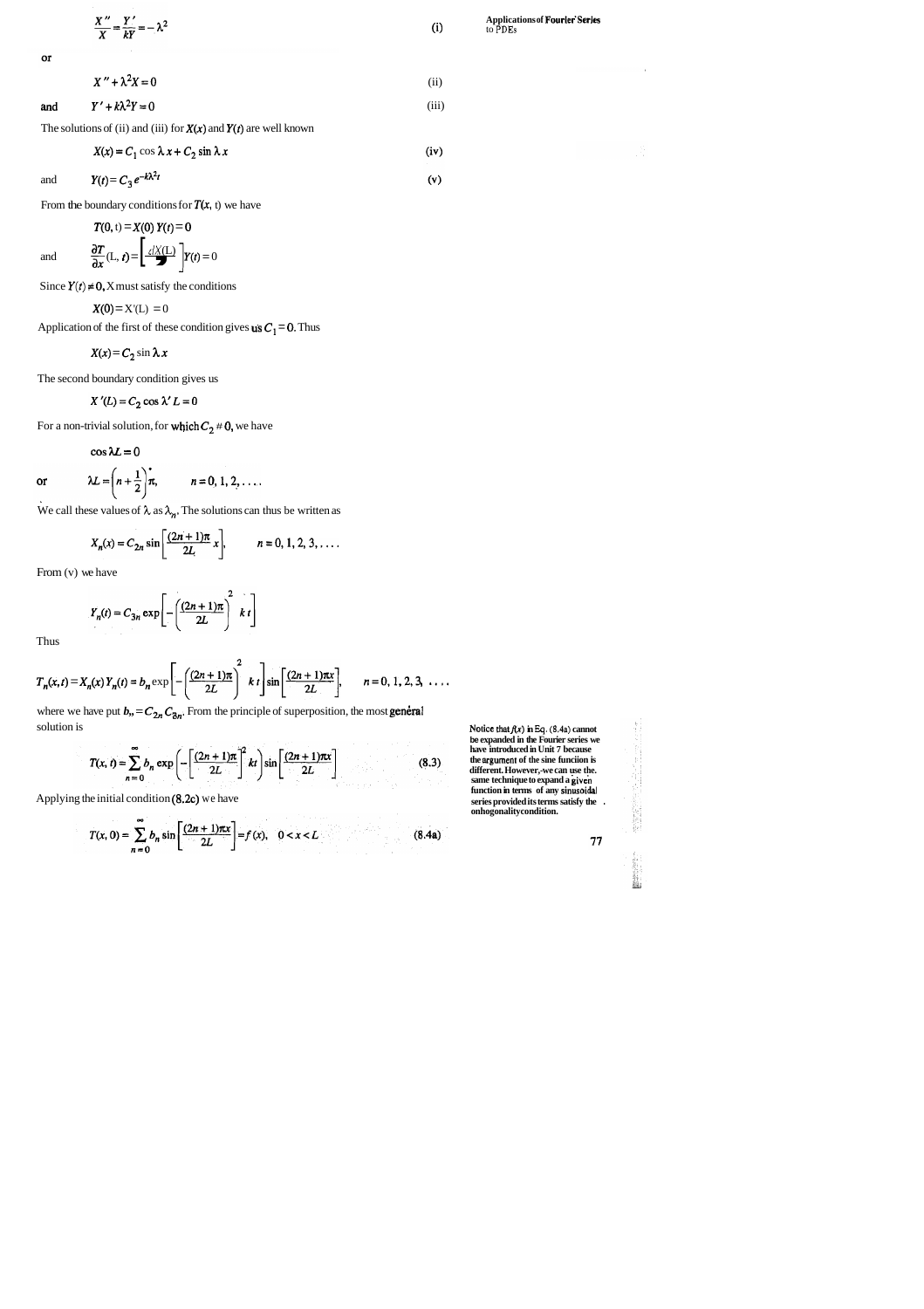# **Partial Differential Equations w**

where 
$$
f(x) = \frac{x}{2}(2L - x)
$$
.

We can determine  $b_n$  in Eq. (8.4a) using the half-range expansion off (x). Since  $f(x)$  is defined on  $0 < x < L$ , and  $T(x, 0)$  is the sum of a sine series, we can take  $g(x)$  to be the odd extension off (x). Multiplying the LHS of Eq. (8.4a) by  $\sin\left[\frac{(2m+1)\pi x}{2L}\right]$  and integrating from  $-L$  to  $L$ , we have

$$
\sum_{n=0}^{\infty} b_n \int_{-L}^{L} \sin \left[ \frac{(2m+1)\pi x}{2L} \right] \sin \left[ \frac{(2n+1)\pi x}{2L} \right] dx = \int_{-L}^{L} g(x) \sin \left[ \frac{(2m+1)\pi x}{2L} \right] dx
$$

Applying the technique of Sec. 7.2 we get

$$
b_n = \frac{2}{L} \int_0^L f(x) \sin \left[ \frac{(2n+1)\pi x}{2L} \right] dx
$$
  

$$
= \frac{2}{L} \int_0^L \frac{x}{2} (2L-x) \sin \left[ \frac{(2n+1)\pi x}{2L} \right] dx
$$

You can integrate **by** parts twice and show that

$$
b_n = \frac{16L^2}{(2n+1)^3 \pi^3}
$$

Hence the solution is given **by** 

$$
T(x, t) = \frac{16L^2}{\pi^3} \sum_{n=0}^{\infty} \frac{1}{(2n+1)^3} \exp\left(-\left[\frac{(2n+1)\pi}{2L}\right]^2 kt\right) \sin\left[\frac{(2n+1)\pi x}{2L}\right] \quad (8.4b)
$$

Yoù may now like to work out an SAQ yourself by applying Fourier series to the homogeneous heat equation.

Spend 5 minutes

**Note that in this case the initial condition does not match the boundary conditions atx** = **0 and <sup>x</sup>**= **L. In reality, when the ends of the bar are put into the ice, it would melt to match the temperature of the ends of the bar, which cool rapidly.** 

Many of our **day-to-day** experiences involve diffusion of particles. For example, when sugar is added to a cup of tea, it dissolves and then diffuses throughout the tea. Water evaporates from ponds and increases the humidity of the passing air stream. Diffusion of particles plays an important role in many industrial applications. Some examples are: the removal of pollutants **from** plant discharge streams, the stripping of gases from waste yater, acid concentration, salt production and **sugar solution** concentration through continuous . . evaporation, drying of industrial products, such as concrete slabs., wood, etc. Here we will apply the diffusion equation; to a typical **example of** drying of a porous material.

A porous rod **containing moisture** with one of its ends (for which  $x = 0$ ) sealed is left to be **78 dried.** The **otherend** of the rod is in contact with a dry **medium**, and it loses moisture

#### **SAQ 1**

In Example 1, let the initial temperature of the bar be a constant  $T_0$ <sup>3</sup>C. Then solve the diffusion equation  $(8.2a)$ ,

with 
$$
T(0, t) = \frac{\partial T}{\partial x}(L, t) = 0, \quad (t \ge 0)
$$

Only later would we have  $T(0, t) = 0$ . - - I'

$$
\mathbf{7}^{\prime}
$$

and 
$$
T(x, 0) = T_0
$$
,  $(0 < x < L)$ .

Determine the expression for  $T(x, t)$  and discuss its **behaviour** at large values of times.

Let us consider another application of Fourier Series for solving the diffusion equation.

#### 8.2.2 Diffusion of **Particles**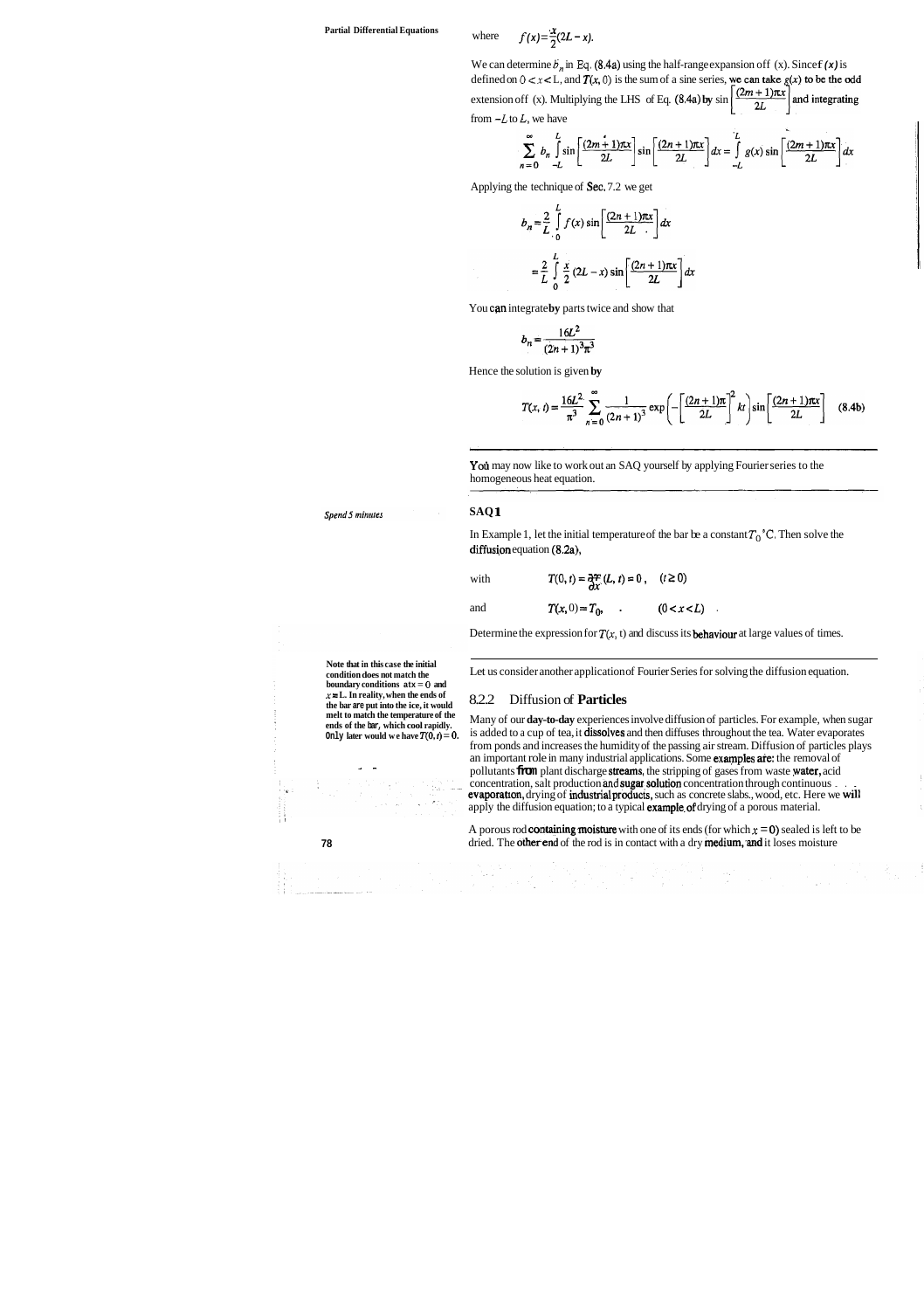$\ddot{\phantom{0}}$ through its surface to dry air. The concentration of moisture,  $u(x, t)$ , satisfies the following **Applications**  $\Delta$  **Fourier Series** through its surface to  $\frac{dr}{y}$  air. The concentration of moisture,  $u(x, t)$ , satisfies the following **Applications of Fourier Series** boundary value problem:

$$
\frac{\partial^2 u}{\partial x^2} = \frac{1}{k} \frac{\partial u}{\partial t} + \gamma^2 u, \qquad 0 < x < L, \quad t > 0
$$
\n
$$
\frac{\partial u}{\partial x}(0, t) = 0, \quad u(L, t) = 0, \qquad t > 0
$$
\n(8.5a)

$$
u(x, 0) = u_0, \t 0 < x < L \t (8.5c)
$$

Let us find  $u(x, t)$  and determine the concentration at  $x = 0$ , **i.e.,**  $u(0, t)$  explicitly.

Using the method of separation of variables, we seek a solution of the form .  $u(x, t) = X(x) T(t)$ . The PDE becomes

$$
X''(x) T(t) = \frac{1}{k} X(x) T'(t) + \gamma^2 X(x) T(t)
$$

Dividing by  $X(x)T(t)$  we get

Í

$$
\frac{X''(x)}{X(x)} = \frac{T'(t) + k\gamma^2 T(t)}{k T(t)} = -\lambda^2
$$

Thus, we get two ODES

where we have put  $\phi_n = C_{1n} C_{3n}$ . To **determine** these **unknown** constants, we note from the initial condition that





$$
X(x) = C_1 \cos \lambda x + C_2 \sin \lambda x
$$

Applying the boundary conditions, we have

$$
X'(0) = 0; \quad X(L) = 0
$$
  
 
$$
X'(0) = \lambda C_2 = 0, \text{ i.e., } C_2 = 0
$$

and  $X(L) = C_1 \cos \lambda L = 0$ 

Since  $C_1 \neq 0$ , this gives

 $\cos \lambda L=0$ 

or.

or 
$$
\lambda_n L = \frac{(2n+1)\pi}{2}, \qquad n = 0, 1, 2, ...
$$
  
 $\lambda_n = \frac{(2n+1)\pi}{2L}, \qquad n = 0, 1, 2, ...$ 

Thus 
$$
X_n(x) = C_{1n} \cos A
$$
, x, where  $\lambda_n \frac{(2n+1)\pi}{2L}$ ,

$$
n=0,1,2,\ldots
$$

$$
X''(x) + \lambda^2 X(x) = 0, \qquad 0 < x < L
$$
  
(i)  

$$
T'(t) + k(\gamma^2 + \lambda^2) T = 0, \qquad t > 0
$$
  
(ii)

The solution of (i) is

The solution of (ii) is

$$
T_n(t) = C_{3n} \exp\left[-k(\gamma^2 + \lambda_n^2)t\right] = C_{3n} e^{-\gamma^2 kt} e^{-\lambda_n^2 kt}
$$

Therefore, the general **solution** of Eq. **(8.5a)** is

$$
u(x,t) = e^{-\gamma^2 kt} \sum_{n=0} a_n \cos A, \ x e^{-\lambda_n^2 kt}
$$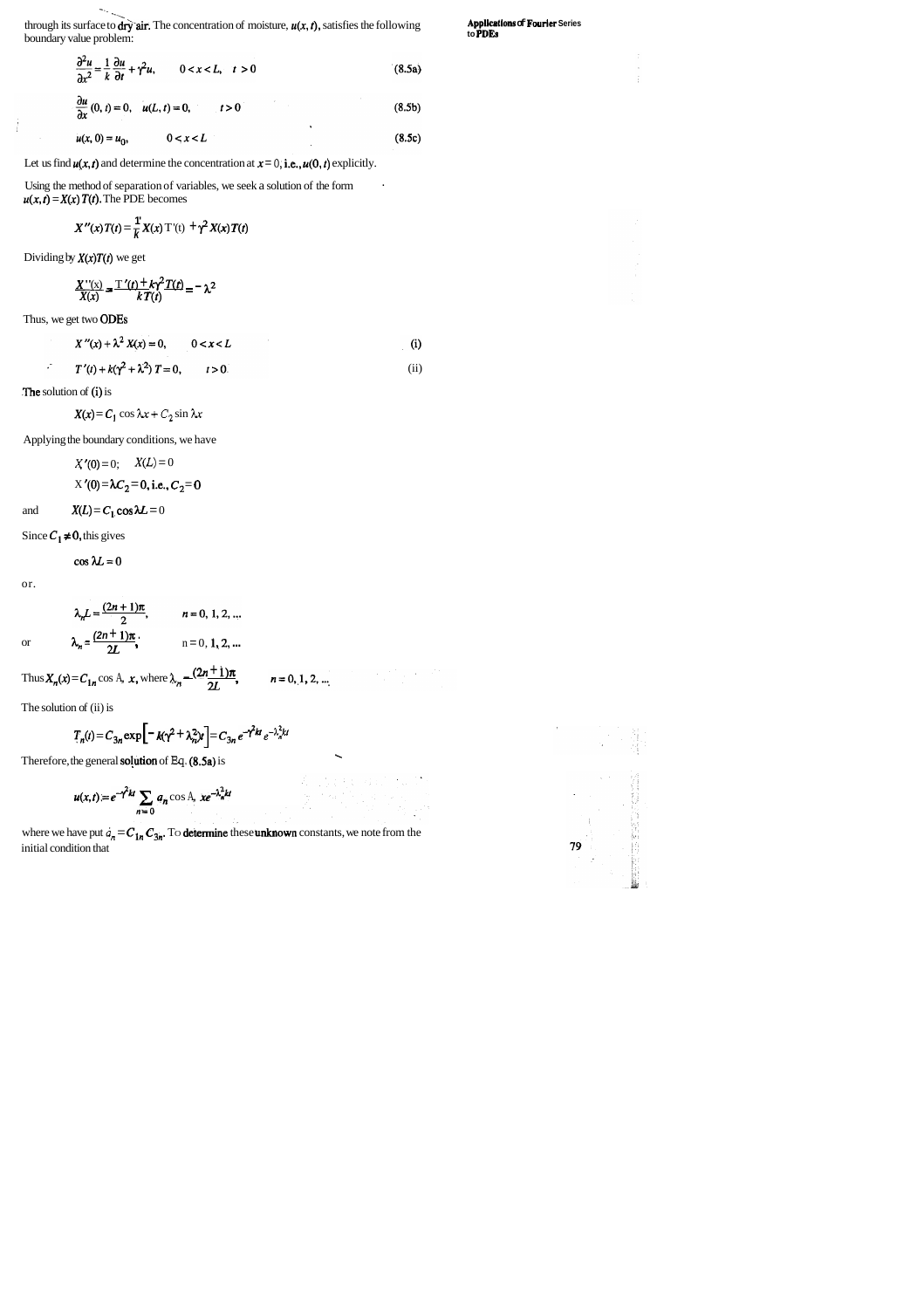#### **Partial Differential Equations**

$$
\sum_{n=0} a_n \cos \lambda_n x = u_0, \qquad 0 < x < L
$$

Again we can use the even extension of  $u_0$  (Sec. 7.5.1) to obtain its Fourier series expansion, i.e., the coefficients a,.

- **Spend 10 minutes** 

You should now work out an SAQ to know whether you have grasped the application of Fourier series to the one-dimensional diffusion equation.

efficients a,  
\n
$$
a_n = \frac{2}{L} \int_0^L u_0 \cos \lambda_n x \, dx
$$
\n
$$
= \frac{2u_0}{L} \left( \frac{\sin \lambda_n L}{\lambda_n} \right) = \frac{4u_0 \sin \lambda_n L}{(2n+1)\pi}, \qquad n = 0, 1, 2, ....
$$

Thus,

$$
u(x,t) = \frac{4u_0}{\pi} e^{-\gamma^2 kt} \sum_{n=0}^{\infty} \frac{1}{(2n+1)} \sin \left[ (2n+1) \frac{\pi}{2} \right] \cos \left[ \frac{(2n+1)\pi x}{2L} \right] e^{-(2n+1)^2 \pi^2 kt/4L^2}
$$

We can find the value of  $u(0, t)$  by putting  $x = 0$  in Yhis solution

$$
u(0, t) = \frac{4u_0}{\pi} e^{-\gamma^2 kt} \sum_{n=0}^{\infty} \frac{\sin\left[ (2n+1)\frac{\pi}{2} \right]}{(2n+1)} e^{-(2n+1)^2 \pi^2 kt / 4L^2}
$$

$$
= \frac{4u_0}{\pi} e^{-\gamma^2 kt} \left[ e^{-\tau} \frac{e^{-9\tau}}{3} + \frac{e^{-25\tau}}{5} - \dots + \dots \right]
$$

where  $\tau = \pi^2 kt / 4L^2$ .

For simplicity we shall restrict our discussion to the solution of the one-dimensional wave equation

$$
\frac{\partial^2 u}{\partial x^2} = \frac{1}{v^2} \frac{\partial^2 u}{\partial t^2} \qquad 0 < x < L, \qquad t > 0
$$
 (8.6)

SAQ **2** 

 $\sim$ 

Solve the **heat/diffusion** problem stated below in terms of dimensionless variables

$$
\frac{\partial^2 u}{\partial \beta} - \frac{\partial u}{\partial t}
$$
\n
$$
0 < x < 1,
$$
\n
$$
t > 0
$$
\n
$$
\frac{\partial u}{\partial x} (0, t) = 0, \qquad \frac{\partial u}{\partial x} (1, t) = 0, \qquad t > 0
$$
\n
$$
u(x, 0) = 1 + 2x, \qquad 0 < x < 1.
$$

Let us now consider some applications of Fourier series to the wave equation.

## **8.3 THE WAVE EQUATION**

with given initial and boundary conditions. Let us solve this equation by applying Fourier series to two specific categories of physical problems related to (i) vibrating strings, and **(ii)** torsional vibrations.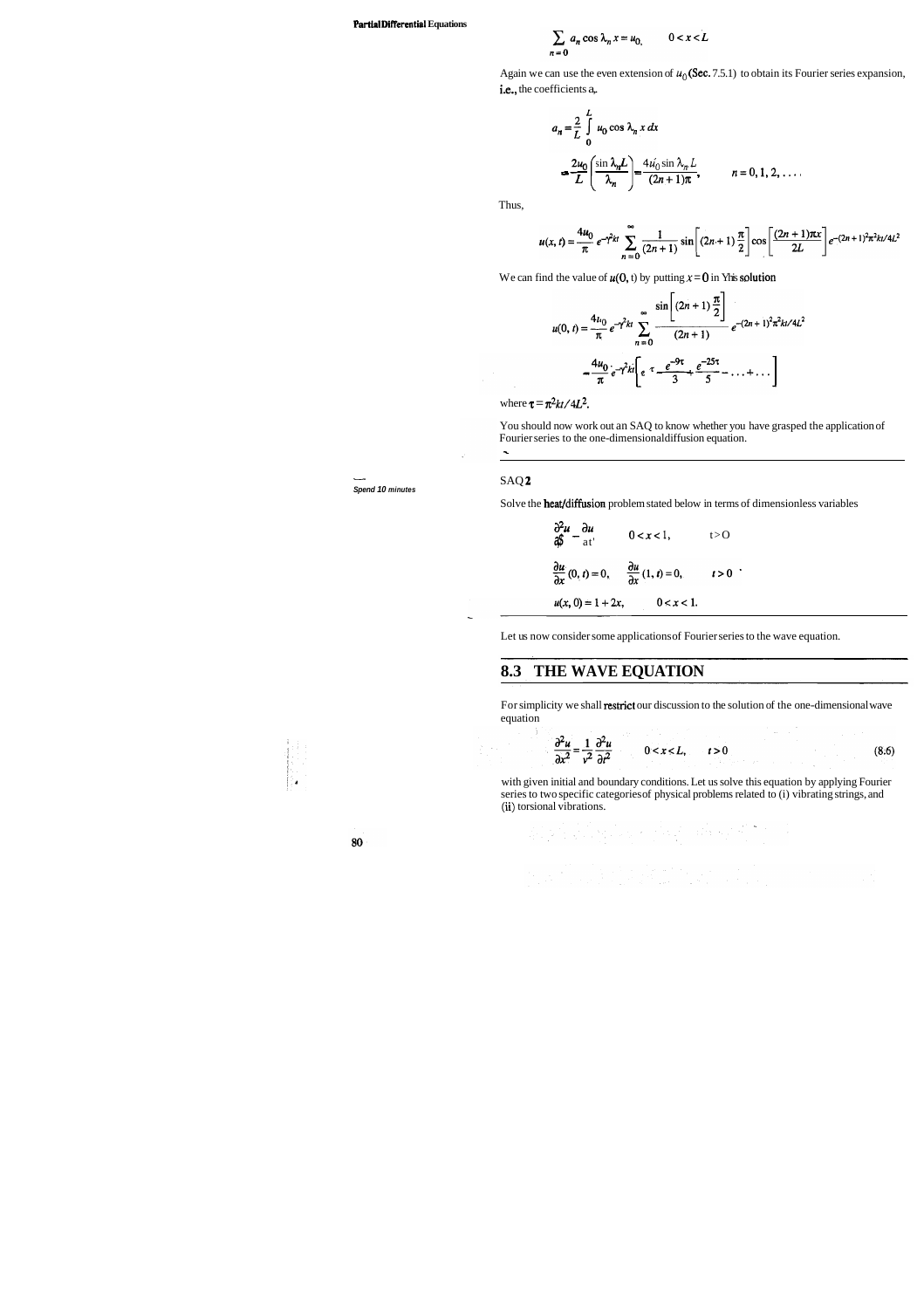

## **8.3.1 Vibrating Strings**

When a sitarist plucks the sitar string, several other tones called overtones or harmonics, are generated along with the fundamental frequency (Recall Eq.  $(6.39)$  of Unit 6). The richness of musical sound is related to the number of harmonics that can be detected by the human ear. The larger the amplitude of each harmonic, the more likely it is to be detected. The amplitude of each harmonic depends, in **turn,** on where exactly the string is plucked. So if we know the point at which a sitar string is plucked, we can get a fair idea of the richness of the sound produced. To mathematically model this physical situation, we have to determine a unique solution of Eq. (8.6) for the "plucked string" problem which we consider in the following example.

#### Example 2 : The 'plucked string' problem

A string is plucked at its mid-point and then released from rest from this position (Fig. 8.2). The resulting vibrations are modelled by Eq. (8.6) along with the following boundary and initial conditions.

$$
u(0, t) = 0, \quad u(L, t) = 0
$$
  

$$
u(x, 0) = \begin{cases} \frac{2hx}{L}, & 0 < x < \frac{L}{2} \\ 2h\left(1 - \frac{x}{L}\right), & \frac{L}{2} \le x < L \end{cases}
$$
  

$$
\frac{\partial u}{\partial t}\Big|_{t=0} = 0
$$

Eq. (iii) will be satisfied only if  $b_n = 0$  for all *n*, as you have obtained in Eq. (6.43). So now you have to determine a,, i.e., you have to expand  $u(x, 0)$  in a Fourier sine series. In effect, you have to obtain the odd periodic extension of  $u(x,0)$  and hence its half-range expansion in a Fourier sine series. Recall that you have **worked** out a problem for an even periodic extension of the same function in the terminal question 1 of Unit 7.

So you may like to solve this part of the problem yourself.





81

where h is a positive constant which is small compared to L.

These conditions correspond to an initial triangular deflection and zero initial velocity.

In Unit 6 you have already obtained the general solution of the wave equation for given boundary conditions. The general solution given by **Eq,** (6.40) is

$$
u(x, t) = \sum_{n=1}^{\infty} \left( a_n \cos \frac{n\pi vt}{L} + b_n \sin \frac{n\pi vt}{L} \right) \sin \frac{n\pi x}{L}
$$
 (i)

Let us now apply the initial conditions to  $(i)$ :

$$
u(x, 0) = \sum_{n=1}^{\infty} a_n \sin \frac{n\pi x}{L} = \begin{cases} \frac{2hx}{L}, & 0 < x < \frac{L}{2} \\ \frac{2h\left(1 - \frac{x}{L}\right)}{L}, & \frac{L}{2} \le x < L \end{cases} \tag{ii}
$$
\n
$$
\frac{\partial u}{\partial t}\Big|_{t=0} = \left[\sum_{n=1}^{\infty} \left(-a_n \frac{n\pi v}{L} \sin \frac{n\pi vt}{L} + b_n \frac{n\pi v}{L} \cos \frac{n\pi vt}{L}\right] \sin \frac{n\pi x}{L}\right]_{t=0}
$$
\n
$$
= \sum_{n=1}^{\infty} \underbrace{h \frac{n x v}{L}} \sin \frac{n \pi x}{L} = 0 \tag{iii}
$$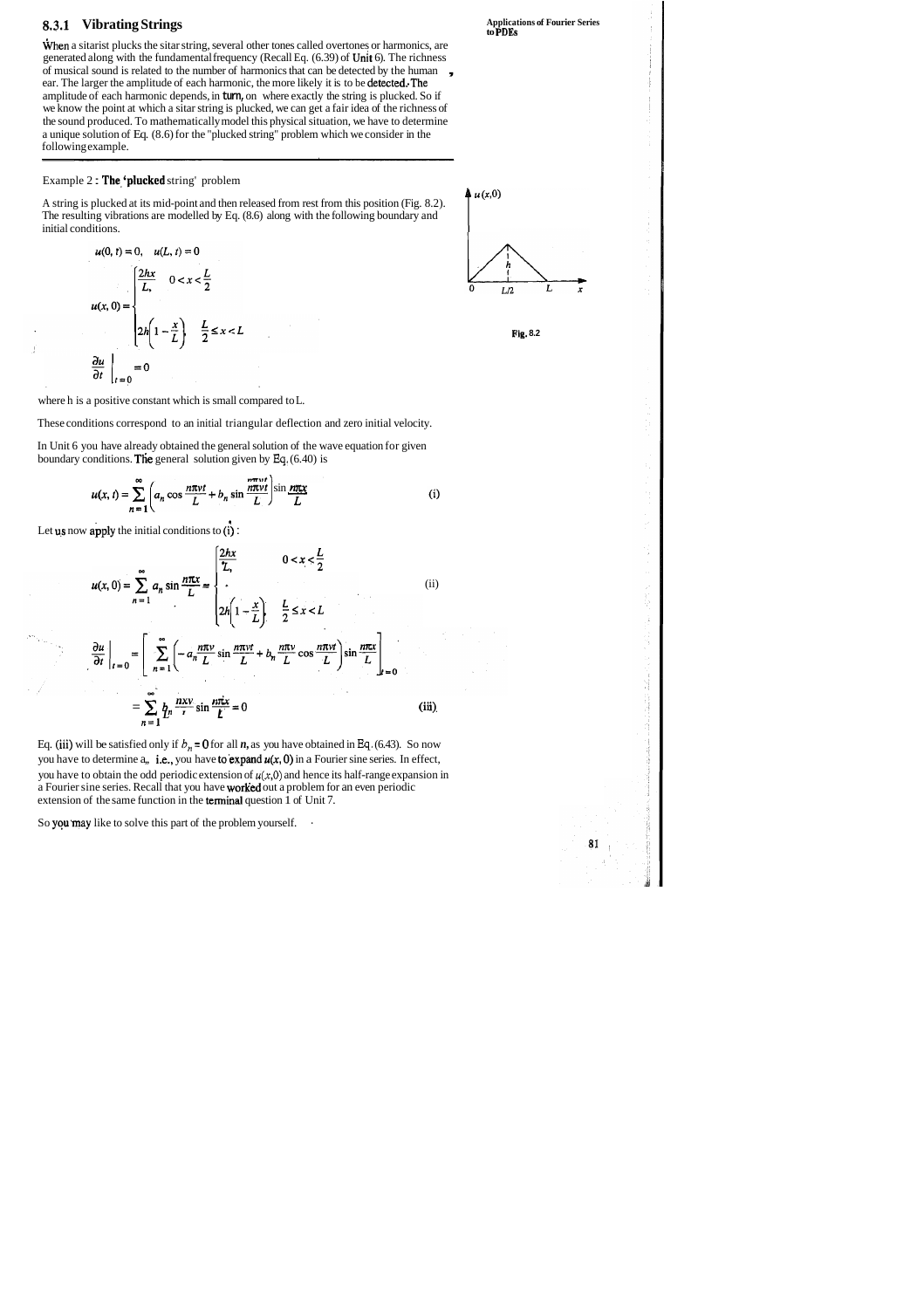#### **Partial Differential Equations**

Spend 10 minutes

**SAQ 3** 

Show that the solution of the "plucked String" problem specified by Eq. (8.6) is

the solution of the "plucked String" problem specified by Eq. (8  

$$
u(x, t) = \frac{8h}{\pi^2} \left[ \frac{1}{1^2} \sin \frac{\pi x}{L} \cos \frac{\pi vt}{L} - \frac{1}{3} \sin \frac{3\pi x}{L} \cos \frac{3\pi vt}{L} + \cdots \right]
$$

Another way to start any string vibrating is to strike it (a piano string, for example). In this du Another way to start any string vibrating is to strike it (a piano string, for example). In this case, the initial conditions would be  $u(x, t) = 0$  at  $t = 0$  and the velocity  $\frac{\partial u}{\partial t}$  will be given as a function of  $x$  (i.e., the velocity of each point of the string is given at  $t = 0$ ). Now that you have practised determining Fourier series you should feel confident enough to be able to solve any such BVP related to vibrating strings.

Consider a uniform, undamped torsionally vibrating shaft of finite length, subject to given initial conditions of angular displacement and angular velocity (Fig. 8.3). This means that we have to'find solutions of the equation

Another interesting application of the wave equation is in torsional vibrations. Such vibrations can result from.unbalanced torques on shafts in a wide variety of machinery in cars, aircraft, turbines, railway engines, etc. You may know that a shaft is a bar that is usually cylindrical and solid. It is used to support rotating pieces in machines or to transmit power or motion by rotation. Some common examples of shafts are axles connecting the wheels of a car, spindles on a spinning wheel, propeller shafts used for ship propulsion and shafts in belt and pulley arrangements. So let us now consider a typical problem involving torsional vibrations of a shaft.

#### **8.3.2 Torsional Vibrations**

*J* 

 $\mathbf{A}$ 

where  $\theta$  is the angle of twist of the shaft and  $v^2 = E_s/\rho$ : Here  $E_s$  is the modulus of elasticity in shear, and **p,** the mass per unit volume of the shaft. Once again we use the method of separation of variables to express  $\theta(x, t)$  as

#### $\theta(x, t) = X(x) T(t)$

$$
\frac{\partial^2 \theta}{\partial x^2} = \frac{1}{v^2} \frac{\partial^2 \theta}{\partial t^2}
$$
 (8.7)

Just as in the case of a vibrating string (Eq. **6;** 15 of Unit 6) we reduce **Eq.** (8.7) to a set of two **ODEs:** 

$$
T'' = \frac{\lambda^2}{v^2} T, \qquad X'' = -\lambda^2 X
$$

where  $(-\lambda^2)$  is the separation constant. The solutions of these **ODEs are** 

 $T=A\cos \lambda vt+B\sin \lambda vt$ 

and 
$$
X = C \cos \lambda x + D \sin \lambda x
$$

Thus the solution is

$$
\Theta(x, t) = X(x) T(t) = (C \cos \lambda x + D \sin \lambda x)(A \cos \lambda t + B \sin \lambda vt)
$$
 (i)

 $\overline{2\pi}$  You can see that the solution is periodic, repeating itself for every increase in time t by  $\frac{2\pi}{\pi}$  $\theta(x, t) = X(x) T(t) = (C \cos \lambda x + D \sin \lambda x)(A \cos \lambda t + B \sin \lambda vt)$  (i).<br>
You can see that the solution is periodic, repeating itself for every increase in time t, by  $\frac{2\pi}{\lambda v}$ .

In other words,  $\theta(x, t)$  represents a torsional motion of period  $\frac{2\pi}{\lambda v}$  or frequency  $\lambda v/2\pi$ .<br> **(c)** The presents a torsional motion of period  $\frac{2\pi}{\lambda v}$  or frequency  $\lambda v/2\pi$ .

(5) It remains now to find the values of  $\lambda$ , A, *B*, *C* and D. The values of  $\lambda$  are determined by the  $\frac{1}{2}$  to solvany vibrating given **boundary** conditions which define how the shaft is constrained at its ends. There are **(a)** both ends fixed (b) three cases which occur most often in physical systems:

- **1)** Both ends of the shaft are fixed so that no twisting can take place (Fig. 8.3a)
- **2)** Both ends of the shaft are free to twist (Fig. 8.3b)
- 

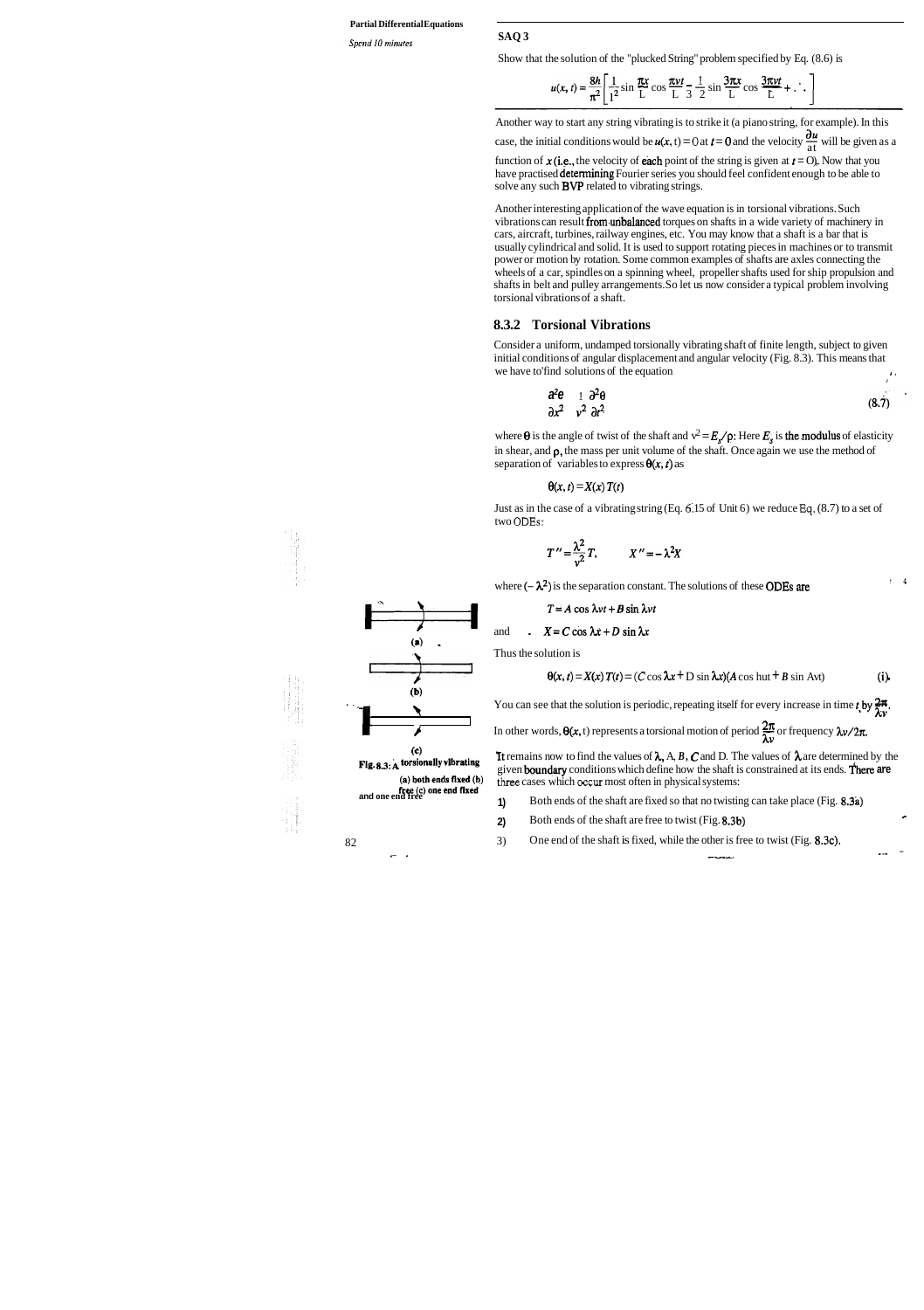### **Case 1**  The bupdary conditions in this case **are**

 $\theta(0, t) = \theta(L, t) = 0,$  $t > 0$ 

Applying these conditions you get the general solution which is the familiar result obtained<br>for the vibrating string (Eq. 6.40 of Unit 6):<br> $\theta(x, t) = \sum_{n=1}^{\infty} \left( a_n \cos \frac{n\pi vt}{L} + b_n \sin \frac{n\pi vt}{L} \right) \sin \frac{n\pi x}{L}$ for the vibrating string **(Eq.** 6.40 of Unit 6):

This solution has to satisfy the given initial conditions on angular displacement and angular velocity. If we set  $t = 0$  in the equation for  $\theta(x, t)$  and its derivative we get  $\theta(x, 0) = f(x) = \sum_{n=1}^{\infty} a_n \sin \frac{n\pi x}{L}$ 

$$
\theta(x,t) = \sum_{n=1}^{\infty} \left( a_n \cos \frac{n\pi vt}{L} + b_n \sin \frac{n\pi vt}{L} \right) \sin \frac{n\pi x}{L}
$$

where  $f(x)$  and  $g(x)$  are some functions of x, representing the initial angular displacement. and angular velocity of the shaft. We can then use the half-range sine expansions off *(x)* and *g(x).* This gives

$$
a_n = \frac{2}{L} \int_0^L f(x) \sin \frac{n\pi x}{L} dx
$$

and

$$
\theta(x, 0) \equiv f(x) = \sum_{n=1}^{\infty} a_n \sin \frac{n\pi x}{L}
$$

$$
\frac{\partial \theta}{\partial t}\Big|_{t=0} \equiv g(x) = \sum_{n=1}^{\infty} \left(\frac{n\pi v}{L} b_n\right) \sin \frac{n\pi x}{L}
$$

**li w When both ends of the shaft are free. no torque acts through the end section (i.e., at**  $x = 0$ **)** and at  $x = L$ ) since there is no shaft **material** beyond these points. Thus, the torque transmitted through these ends is zero, i.e.,

and

where *I* is the moment of inertia of the rod, and  $E_s$  is the shear modulus of elasticity, Both  $E_s$ and *I* are non-zero. Thus for a free-end, the boundary conditions are

The subsequent solution proceeds on familiar lines. In fact, you may like to complete the solution for a specific problem. Try the following SAQ.

∉

$$
\frac{\partial \theta}{\partial x} = 0 \qquad \text{at } x = 0 \text{ and at } x = L
$$

$$
b_n = \frac{L}{n\pi v} \frac{2}{L} \int_0^L g(x) \sin \frac{n\pi x}{L} dx = \frac{2}{n\pi v} \int_0^L g(x) \sin \frac{n\pi x}{L} dx
$$

Thus, a uniform shaft with both ends restrained against turning vibrates torsionally at any one of the infinite number of natural frequencies

> The torque transmitted through nny cross-section of a twisted shaft is proportional to the **twist** per unit. length, i.e., the slope of the  $(\theta, x)$ curve, at that cross-section,<br>Thusr  $\propto \frac{\partial \mathbf{B}}{\partial x}$

$$
f_n = \frac{nv}{2L}
$$
 cycles per unit time,  $n = 1, 2, 3, ...$ 

#### **Case 2**

For solid shafts the proportionality constant is equal to  $E_3$  *l* where  $E_s$  is the shear modulus of elasticity and I the moment of inertia of the shaft.

**Spend 10 minutes** 

83

$$
\tau = E_s I \frac{\partial \theta}{\partial x} \bigg|_{\text{end points}} = 0
$$

### **SAQ 4**

A uniform shaft free at each end is twisted so that it rotates through **an** angle proportional to  $(2x - L)/2$ . If the shaft is released from rest in this position, what will its subsequent angular displacement as a function of *x* and *t* be?

**d** 

**Applications of Fourier Series to PDEs** 

Thus 
$$
r \propto \frac{\partial \theta}{\partial x}
$$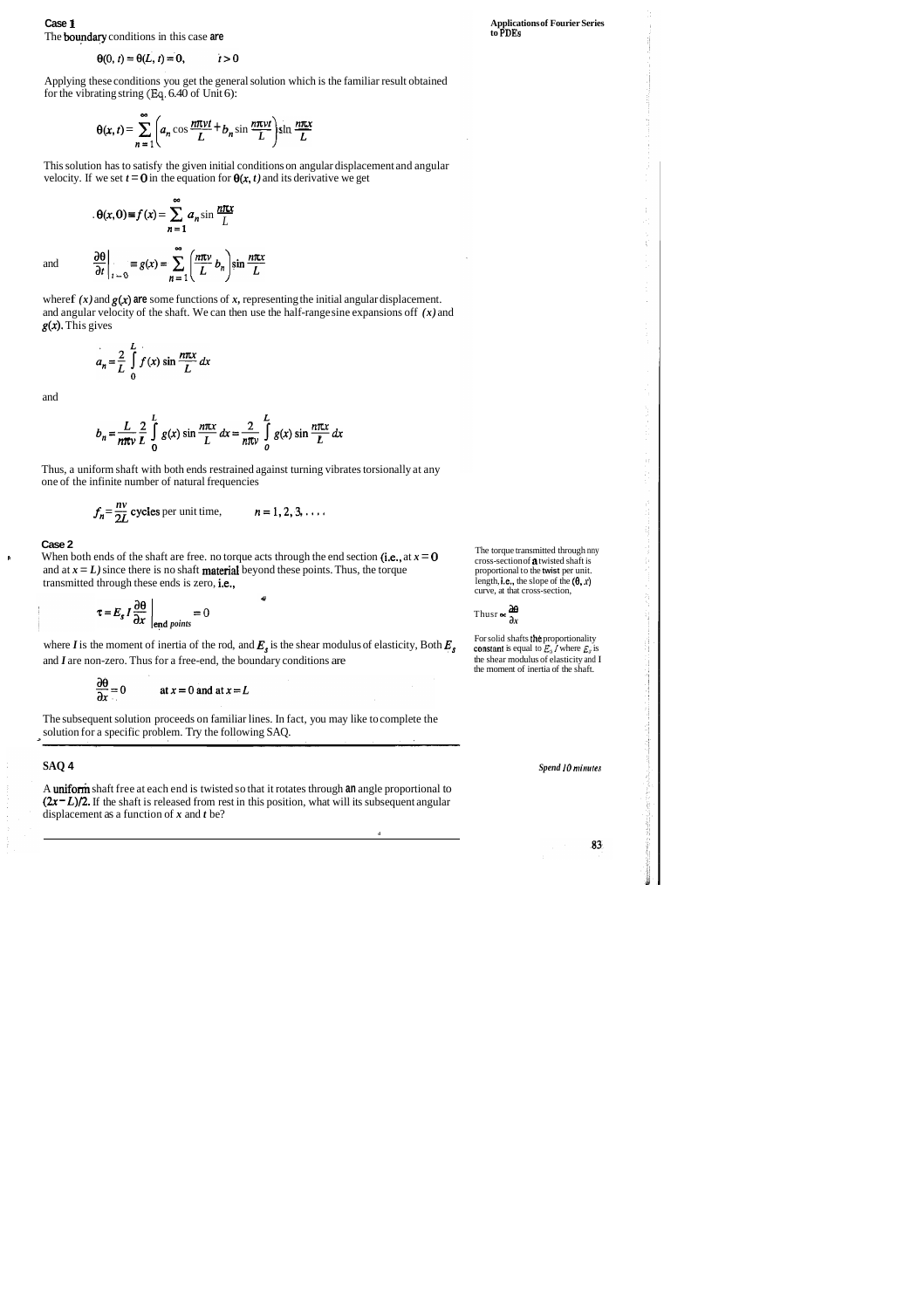**Partial Differential Equations** Have you noted that the natural frequencies of the vibrating shafts in Cases (1) and (2) are the same? However, the amplitudes of vibration are not the same. For the shaft fixed at both Have you noted **that** the natural frequencies of the vibrating shafts in Cases (1) and (2) are the same? However, the amplitudes of vibration are not the same. For the shaft fixed at both ends, the amplitudes along the sh the same? However, the amplitudes of vibration are not the same. For the shaft fixed at both ends, the amplitudes along the shaft are proportional to  $\sin \frac{n\pi x}{L}$  whereas for the shaft free at the ends, the amplitudes ar

I

 $\boldsymbol{L}$  is a set of  $\boldsymbol{L}$ 

#### **Case** 3

A typical example of a shaft fixed at one end and free at the other is the drill pipe used in oil wells. A drill collar (C) containing the cutting bit (B) is attached to the lower end of the pipe

(Fig. 8.4). The boundary conditions for such a shaft are  
\n
$$
\frac{\partial \theta}{\partial x}\Big|_{L,t=0,}
$$
\n $t>0$ 

**the values of 0. 1.2** . . . , **In this** *case*   $\lambda_n L = (2n-1)\frac{\pi}{2}$ , where  $n = 1, 2...$ So the expression for  $\lambda_n$  is the same  $\begin{bmatrix} 1 & 0 \ 0 & 0 \end{bmatrix}$   $\begin{bmatrix} 1 & 0 \ 0 & 1 \end{bmatrix}$   $\begin{bmatrix} 2 & 1 \ 2 & 1 \end{bmatrix}$ .

*Recall* that in *Example 1, we have* Recall that we have obtained the coefficients A, and  $\overline{B}_n$  in the heat conduction problem. *written*  $\lambda_n L = (2n + 1) \frac{\pi}{2}$  but *n takes* You can easily verify that the half-range sine expansions off (x) and  $g(x)$  yield

$$
A_n = \frac{2}{L} \int_0^L f(x) \sin \left[ \frac{(2n-1)\pi x}{2 L} \right] dx
$$

When we impose these conditions on **Eq.** (i) ye get

**Fig. 84** 
$$
C=0
$$
,  $\cos \lambda L = 0$ , which gives

$$
\lambda_n L = (2n-1)\frac{\pi}{2}, \qquad n = 1, 2 \ldots
$$

 $\lambda_n = \frac{(2n-1)\pi}{2L}$ and  $n=1,2...$ 

The general solution is, therefore,

$$
\Theta(x, t) = \sum_{n=1}^{\infty} (\sin \lambda_n x) (A, \cos \lambda_n vt + B_n \sin \lambda_n vt)
$$

Now suppose we have the initial conditions that

These initial conditions yield

$$
f(x) = \sum_{n=1}^{\infty} A_n \sin \left[ \frac{(2n-1)\pi x}{2L} \right]
$$

$$
\theta(x, 0) = f(x)
$$
 and  $\frac{\partial \theta}{\partial t}\Big|_{x, 0} = g(x)$ 

and

$$
f(x) = \sum_{n=1}^{\infty} A_n \sin\left[\frac{(2n-1)\pi x}{2L}\right]
$$
  

$$
g(x) = n \sum_{n=1}^{\infty} \left[\frac{(2n-1)\pi v}{2L} B_n\right] \sin\left[\frac{(2n-1)\pi x}{2L}\right]
$$

and

$$
B_n = \frac{4}{(2n-1)\pi v} \int_0^L g(x) \sin \left[\frac{(2n-1)\pi x}{2L}\right] dx
$$

These coefficients can be obtained for any function  $f(x)$  and  $g(x)$  integrable on 'the interval  $0 < x < L$ .

Finally, we will take up the application of Fourier series to Laplace's equation.

. .



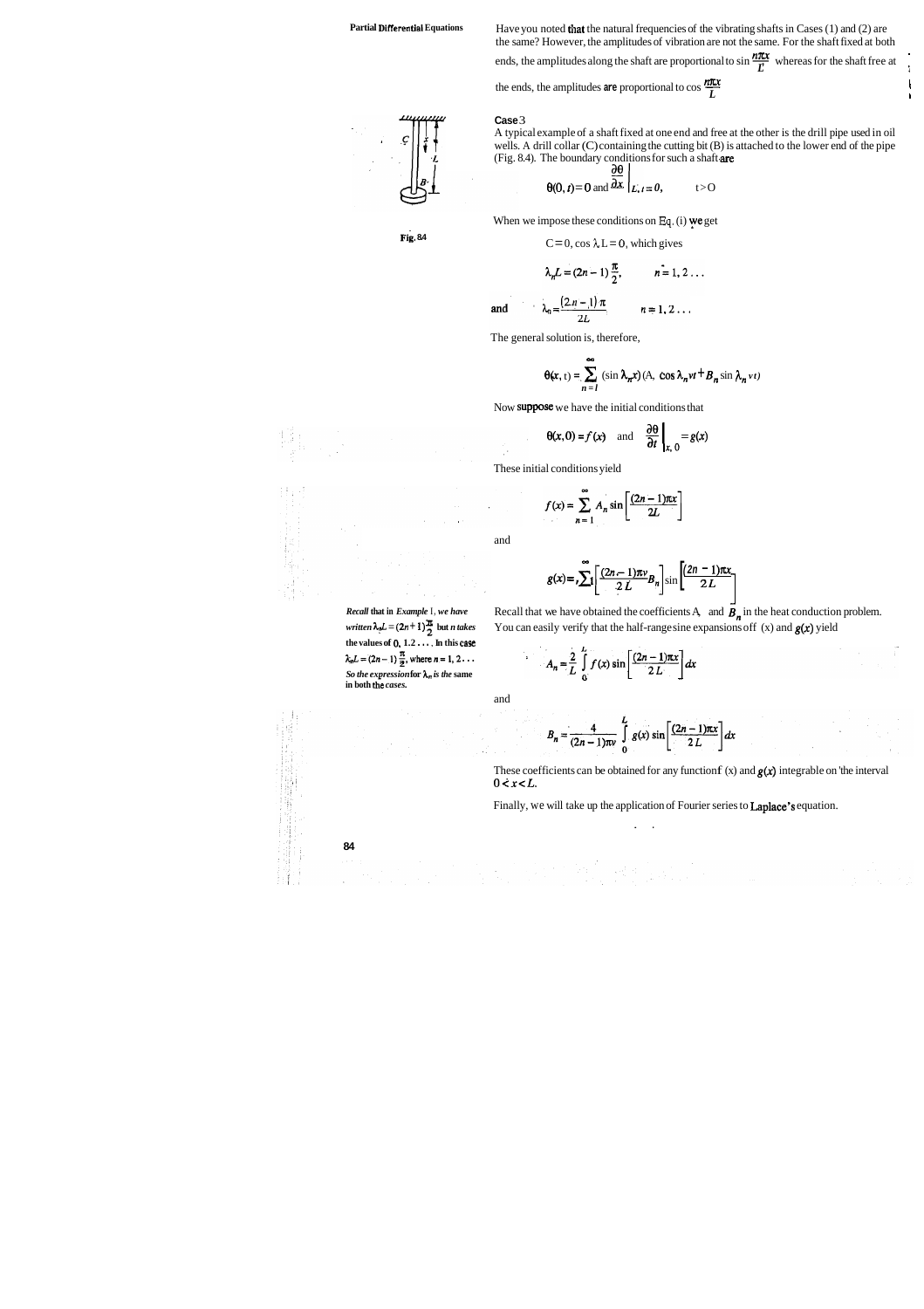# *8.4 LAPLACE'S EQUATION*

**~~~lications of Fourier Series to PDEs** 

85

You know the three dimensional Laplace's equation :  $V^2u = 0$ . The function **u** may repsresent many physical qualities: it may be the gravitational potential in a region containing no matter or the electrostatic potential in a charge- free region. The steady-state temperature (i.e., temperature not changing with time) in a region containing no source of heat also satisfies Laplace's equation. In Unit 5, we have derived this equation for the velocity potential for an incompressible and irrotational fluid. Of all these diverse areas where Laplace's equation applies, we have selected two to illustrate the applications'of Fourier series. These are the steady-state heat flow and the potential problem. You can extend the procedure explained here to other specific problems.

: In Unit 6 you have solved Laplace's equation for determining the steady-state temperature of a Circular cylinder (Example 2) and a semi-circular plate (Example 3). However, in both these examples we need not use Fourier series to determine the particular solution. So let us consider a specific **BVP** for Laplace's equation which involves the use of Fourier series. A modified version of this problem can be used to model the flow of heat across a refrigerator door.

### <sup>+</sup>**8.4.1 Steady-state Heat Flow**

Suppose that the temperature of the plate is held at  $T_0$  at its top edge,  $T_1$  at its bottom edge and **O"C** on the left edge. The plate is insulated on the right edge, so that no heat flows in that direction, and the partial derivative df T in the **x-** direction is **zero** (See Fig. 8.5b). Can you write down these boundary conditions mathematically? These are

We wish to determine  $T(x, y)$  by solving Laplace's equation subject to these boundary conditions.

Example 3 : Steady-state temperature of a rectangular metal plate

A thin rectangular metal plate is sandwiched between sheets of insulation (Fig. **8.5a).** Since the plate is very thin and insulated at two of its surfaces, one may **assume** that the temperature does not vary in the z-direction. In the steady state, the temperature of the plate obeys the two-dimensional Laplace equation:

$$
\frac{\partial^2 T(x, y)}{\partial x^2} + \frac{\partial^2 T(x, y)}{\partial y^2} = 0, \quad 0 < x < L, \quad 0 < y < B \tag{8.8}
$$

where L is the length and B the width of the plate.



**Fig. 8.5: (a)** A thin plate between sheets of insulation (b) the boundary conditions for  $T(x, y)$ 

i) 
$$
T(0, y) = 0,
$$
  $\frac{\partial T(L, y)}{\partial x} = 0,$   $0 < y < B$   
\nii)  $T(x, 0) = T_1$   $T(x, B) = T_0,$   $0 < x < L$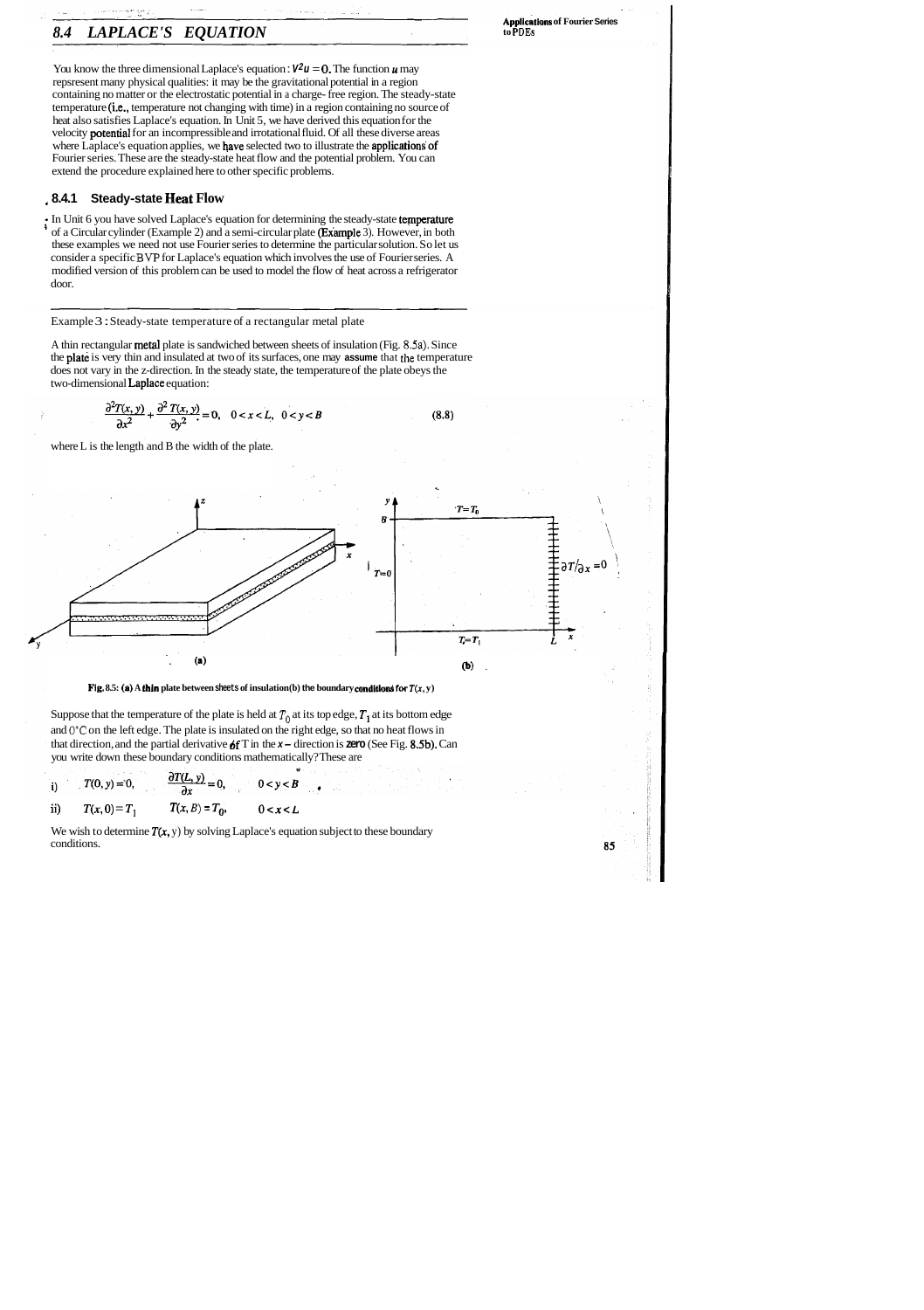#### **Partial Differential Equations Solution**

For a non-trivial solution we write

$$
T(x, y) = X(x) Y(y)
$$

and use the method of separation of variables to get

$$
\frac{X''(x)}{X(x)} + \frac{Y''(y)}{Y(y)} = 0
$$

Since  $X(x)$  vanishes at the boundaries the ratio  $\frac{X'(x)}{X(x)}$  cannot be positive. Hehce, we get the two ODES :

$$
X'' + \lambda^2 X = 0 \qquad \qquad 0 < x < L
$$

and  $Y'' - \lambda^2 Y = 0$   $0 < y < B$ 

The solutions are

$$
X(x) = A \cos \lambda x + B \sin Ax
$$

and 
$$
Y(y) = C \cosh \lambda y + D \sinh \lambda y
$$

Applying the boundary conditions (i) and (ii) we get

 $A=0$ , cos  $\lambda L=0$ 

or 
$$
\lambda_n = \frac{(2n-1)\pi}{2L}, \qquad n = 1, 2...
$$

which gives  $X_n(x) = B$ , sin  $\lambda_n x$ 

Now we have to choose D, so that the quantity within brackets is the Fourier sine coefficient of the function representing the given boundary value  $(T_0$  in this case). Let us put

 $C_n \cosh \lambda_n B + D$ ,  $\sinh \lambda_n B = G_n$ 

Then, the coefficients  $G_n$  are given by the relation

 $\frac{1}{2}$  , the second contribution of the second contribution of the second contribution of the second contribution of the second contribution of the second contribution of the second contribution of the second contribut





and 
$$
Y_n(y) = C'_n \cosh \lambda_n y + D'_n \sinh \lambda_n y
$$

The general solution for  $T(x, y)$  is

$$
T(x, y) = \sum_{n=1}^{\infty} (C_n \cosh \lambda_n y + D_n \sinh \lambda_n y) \sin \lambda_n x
$$

with 
$$
\lambda_n = \frac{(2n-1)\pi}{2L}
$$
,  $n = 1, 2, ...$ 

**and**  $C_n = C'_n B_n$ ,  $D_n = D'_n B_n$ ,

The coefficients  $C_n$  and  $D_n$  are determined by applying the boundary condition (ii). At y = 0

$$
T(x, 0) = C_n \sin \lambda_n x = T_1, \qquad 0 < x < L
$$

from which you can **determine**  $C_n$  to **be** 

$$
C_n = \frac{2}{L} \int_{0}^{L} T_1 \sin \lambda_n x \, dx = \frac{4T_1}{(2n-1)\pi}
$$

At  $y = B$ ,

 $\mathcal{L}$ 

$$
T(x, B) = \sum_{n=1}^{w} (C_n \cosh \lambda_n B + D, \sinh \lambda_n B) \sin \lambda_n x = T_0, \qquad 0 < x < L
$$

**86**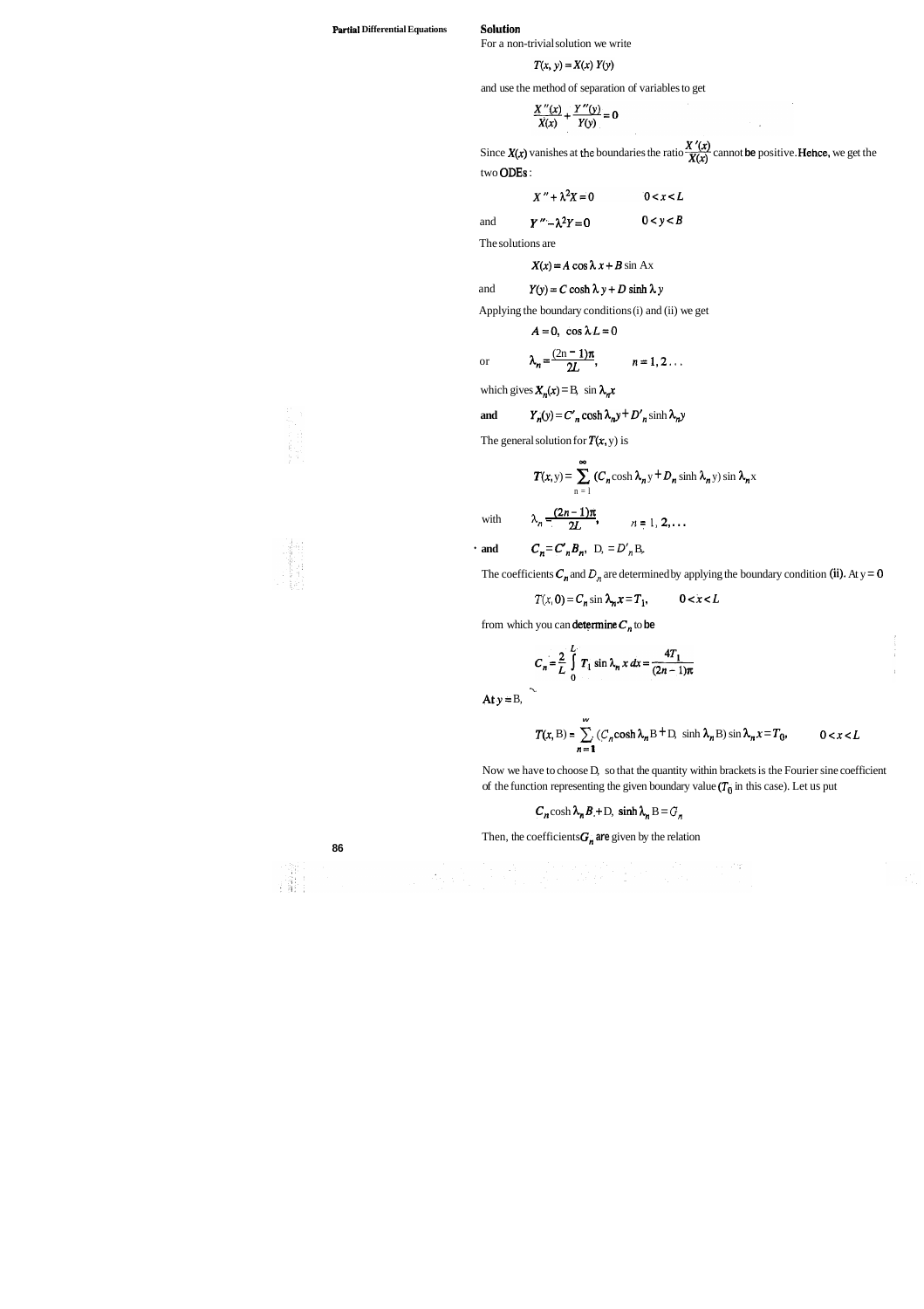$$
G_n = \frac{2}{L} \int_{0}^{L} T_0 \sin \lambda_n x \, dx = \frac{4T_0}{(2n-1)\pi}
$$

This gives the coefficients  $D_n$  in terms of the known coefficients  $C_n$  and  $G_n$ :



$$
D_1 = \frac{G_1 - C_n \cosh \lambda_n B}{\sinh \lambda_n B} = \frac{4}{(2n-1)\pi} \frac{T_0 - T_1 \cosh \lambda_n B}{\sinh \lambda_n B}
$$

Thus, the unique solution of this problem is

$$
T(x, y) = \frac{4}{n} \int_{1}^{\infty} \left( \frac{T_1 \cosh \lambda_n y}{2n - 1} + \frac{T_0 - T_1 \cosh \lambda_n}{(2n - 1) \sinh \lambda_n} \right) \sinh \lambda_n y \sinh \lambda_n x
$$

The solution for the case  $B = 2L$ ,  $T_1 = 10^{\circ}C$ ,  $T_0 = 20^{\circ}C$  is shown in Fig. 8.6. The curves shown are the isotherms  $T(x, y) = T_c$  for various values of T.

You could have solved this problem even if the boundary conditions for  $T(x, y)$  on the top and bottom edge had been any piecewise continuous functions, instead of constants, or if the boundary conditions on the left and right edges had been different. Why don't you work out such a problem?



**Spend 15 minutes** 

87

In a certain class of problems involving conductors, all the charge is found on their surfaces. The potential at all points outside the conductor satisfies Laplace's equation. Let us now solve Laplace's equation for the electrostatic potential of a conductor.

#### **SAQ 5**

Obtain the steady-state temperature for the rectangular plate of Fig. **8.5a** given the following boundary conditions :

$$
u(0, y) = \frac{U_0 y}{B}, \frac{\partial u}{\partial x}(L, y) = -S, \qquad 0 < y < B
$$
  

$$
u(x, 0) = 0, \quad u(x, B) = 0, \qquad 0 < x < L
$$

(i) The points  $\theta = -\pi$  and  $8 = n$  coincide. Therefore, the value of  $\mu$  and its angular derivative should match there:

- **a2u**   $u(r, -\pi) = u(r, \pi),$   $\frac{\partial u}{\partial \theta}(r, -\pi) = \frac{\partial u}{\partial \theta}(r, \pi),$   $0 \le r < L$ <br>ii) The point  $r = 0$  is singular: the coefficient of  $\frac{\partial^2 u}{\partial r^2}$  in Eq. (8.9a) is 1, while the coefficients of other terms are  $1/r$  and  $1/r^2$  We must; therefore, enforce a condition 1. of **boundedness**:
	- $u(r, \theta)$  tends to a finite value, i.e., it is bounded, as  $r \rightarrow 0$ .

$$
(r, -\pi) = u(r, \pi), \qquad \frac{\partial u}{\partial \theta} (r, -\pi) = \frac{\partial u}{\partial \theta} (r, \pi), \qquad 0 \le r < L
$$

So far we have considered problems which require Cartesian coordinate system. In the final section of this unit we are considering an application of Fourier series to a potential problem in a non-Cartesian geometry.

#### **8.4.2 The Potential at a Point due to a Circular Disc**

Let us solve Laplace's equation for the potential on a circular metallic disc. For a circular disc it is natural to use plane-polar coordinates ( r, 0). The problem is as follows :

$$
\frac{1}{r}\frac{\partial}{\partial r}\left(r\frac{\partial u}{\partial r}\right) + \frac{1}{r^2}\left(\frac{\partial^2 u}{\partial \theta^2}\right) = 0, \qquad 0 \le r < L, \quad -\pi < \theta \le \pi
$$
 (8.9a)  

$$
u(L, \theta) = f(\theta), \qquad -\pi < \theta \le \pi
$$
 (8.9b)

$$
u(L,\theta) = f(\theta), \qquad \qquad -\pi < \theta \leq \pi
$$

There are two special features of this problem:

I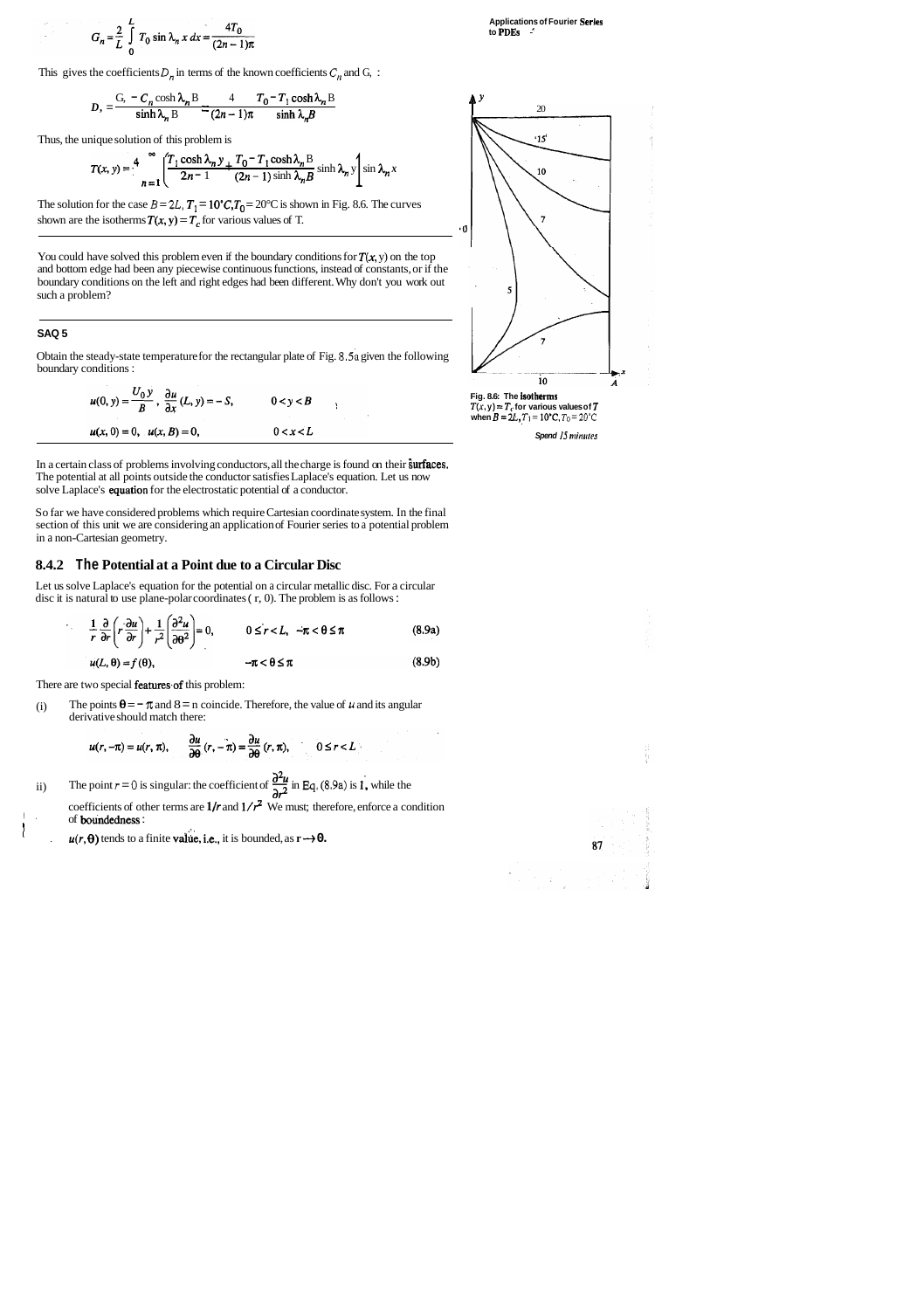Partial Differentlai Equations Keeping these special features in mind, we can solve the potential problem using the method bf separation of variables.

Let  $u(r, 8) = R(r)\Theta(\Theta)$ 

Substituting  $u(r, \theta)$  in Eq.  $(8.9a)$  and taking into account the special continuity conditions, we get

$$
\frac{1}{r} \left[ rR'(r) \right]' \Theta(\theta) + \frac{1}{r^2} R(r) \Theta''(\theta) = 0, \qquad 0 \le r < L, \ -\pi < \theta \le \pi \tag{i}
$$

and 
$$
R(r) \Theta(-\pi) = R(r) \Theta(\pi)
$$
,  $R(r) \Theta'(-\pi) = R(r) \Theta'(\pi)$   $0 \le r \subset L$  (ii)

Multiplying Eq. (i) by  $r^2$ , dividing it by  $R(r) \Theta(\theta)$ , and eliminating  $R(r)$  in (ii) we get

$$
\frac{r[rR'(r)]'}{R(r)} = -\frac{\Theta''(\theta)}{\Theta(\theta)} = \lambda^2 \qquad 0 \le r < L, \qquad -\pi < \theta \le \pi
$$

 $\Theta(-\pi) = \Theta(\pi)$  and  $\Theta'(-\pi) = \Theta'(\pi)$ ,

Thus

$$
\Theta'' + \lambda^2 \Theta = 0
$$

which gives  $\hat{\Theta} = A \cos \lambda \theta + B \sin \lambda \theta$ 

The continuity conditions (ii) for  $\Theta$  give us

 $A \cos \lambda \pi - B \sin \lambda \pi = A \cos \lambda \pi + B \sin \lambda \pi$ 

(ii)

$$
A\lambda \sin \lambda \pi + B \lambda \cos An = -A \lambda \sin \lambda \pi + B \lambda \cos \lambda \pi
$$

or 2B  $\sin \lambda \pi = 0$ 

and  $2\lambda A \sin \lambda \pi = 0$ 

which gives 
$$
\lambda_n = n
$$
,  $n = 0, 1, 2, 3, \ldots$ .

Thus, we have,

$$
\Theta_n(\theta) = A, \cos n\theta + B, \sin n\theta, \qquad n = 0, 1, 2, 3, \dots
$$

The **ODE 'for**  $R(r)$  is

$$
\frac{r(rR'_n)'}{R_n} = \lambda_n^2 \quad \text{or} \quad r^2 R''_n + r R'_n - \lambda_n^2 R_n = 0
$$

This is an Euler-Cauchy equation with linearly independent solutions (see Example 3 of Unit  $6$ :

$$
R_n(r) = r^n \quad \text{and} \quad R_n(r) = r^{-n}
$$

The second of these is **physically** unacceptable as it tends to  $\infty$  in the limit as  $r \rightarrow 0$ . Thus, we have the general solution for  $u(r, 8)$ :

$$
u(r, 8) = A_0 + \sum_{n=1}^{\infty} r^n (A_1 \cos n\theta + B_2 \sin n\theta)
$$

The boundary condition on  $r = L$  yields

$$
A_0 + \sum_{n=1}^{\infty} L^n (A_n \cos n\theta + B_n \sin n\theta) = f(\theta) \quad -\pi < \theta \le \pi
$$

I

**This** is a Fourier series problem and the coefficients in the series are

$$
A_0 = \frac{1}{2\pi} \int\limits_0^{\pi} f(\theta) \, d\theta
$$

 $-\pi$ 

88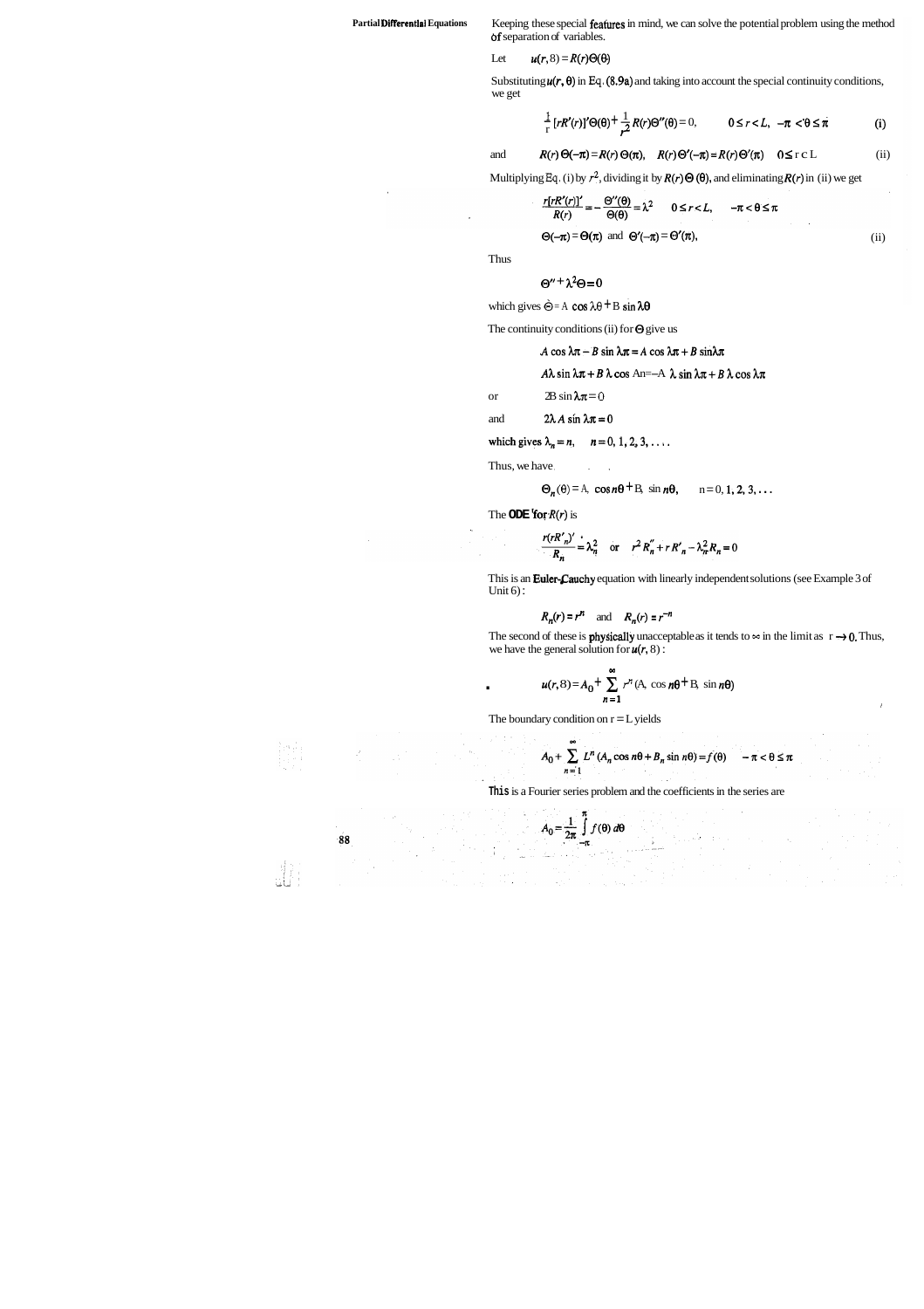$$
L^n A_n = \frac{1}{\pi} \int_{-\pi}^{\pi} f(\theta) \cos n\theta \, d\theta
$$
  

$$
L^n B_n = \frac{1}{\pi} \int_{-\pi}^{\pi} f(\theta) \sin n\theta \, d\theta
$$

You can solve these three integrals for any given form off (8) provided they exist.

In this unit, we have considered certain specific applications of Fourier series to some PDEs of special interest in physical problems, viz. the diffusion equation, the wave equation and Laplace's equation. The applications discussed here are, by no means, exhaustive, but only illustrative of this powerful method based on the Fourier series. This method applies to a much wider variety of problems which, of course, cannot all be discussed here for want of time. However, we are sure that you have been able to develop an appreciation of the usefulness of the Fourier method based on Fourier series, from what you have studied in Units 7 and 8.

But we would certainly not like tb end this unit on the note that the Fourier method is' the ultimate method of solving linear BVPs in PDEs. There are other important methods of solving these problems, such as methods based on Laplace transforms, Fourier transforms and other integral transforms, methods that use the Green's functions and numerical methods. In fact, the development of new methods for solving BVPs is an active area of present-day mathematical research. Most of these methods **are** usually discussed in advanced level courses on Mathematical Methods in Physics or Differential Equations, at the undergraduate as well **as** postgraduate level.

where  $v^2 = E/\rho$ , E is the modulus of elasticity and  $\rho$  is the density of the material of the bar. Since the ends **are** free, the force per unit area on the ends of the bar is zero and we get

We will now summarise what you have studied in this Unit.

## **8.5 SUMMARY**

In this unit you have learnt to apply the Fourier series to solve various boundary-value problems related to :

- the diffusion equation, e.g., the problems of heat conduction and diffusion of liquids in porous solids
- the wave equation, e.g., the problems of vibrating strings and torsional vibrations

Laplace's equation, e.g., the steady-state heat flow and the potential problem.

## **8.6 TERMINAL QUESTIONS**

1. **A** cylindrical elastic bar (e.g., steel bar) of natural length L is initially stretched by an amount *cL* and is at rest. The initial **longitudinal** displacement of any section of the bar is **proportional** to the distance from the fixed end  $x = 0$ , At the instant  $t = 0$ , both ends are released and left free. The longitudinal displacement  $y(x, t)$  of the bar satisfies the following BVP

$$
\frac{\partial^2 y(x,t)}{\partial x^2} = \frac{1}{v^2} \frac{\partial^2 y(x,t)}{\partial t^2}
$$

/

Solve the BVP and obtain  $y(x, t)$ .

2. The flow of electric **current** in a pair of telephone wires or power transmission lines

$$
\frac{\partial y}{\partial x}(0, t) = 0, \qquad \frac{\partial y}{\partial x}(L, t) = 0
$$
  
Further  $y(x, 0) = cx, \qquad \frac{\partial y}{\partial t}(x, 0) = 0$ 

**Applications of Fourier Series to PDEs** 

-89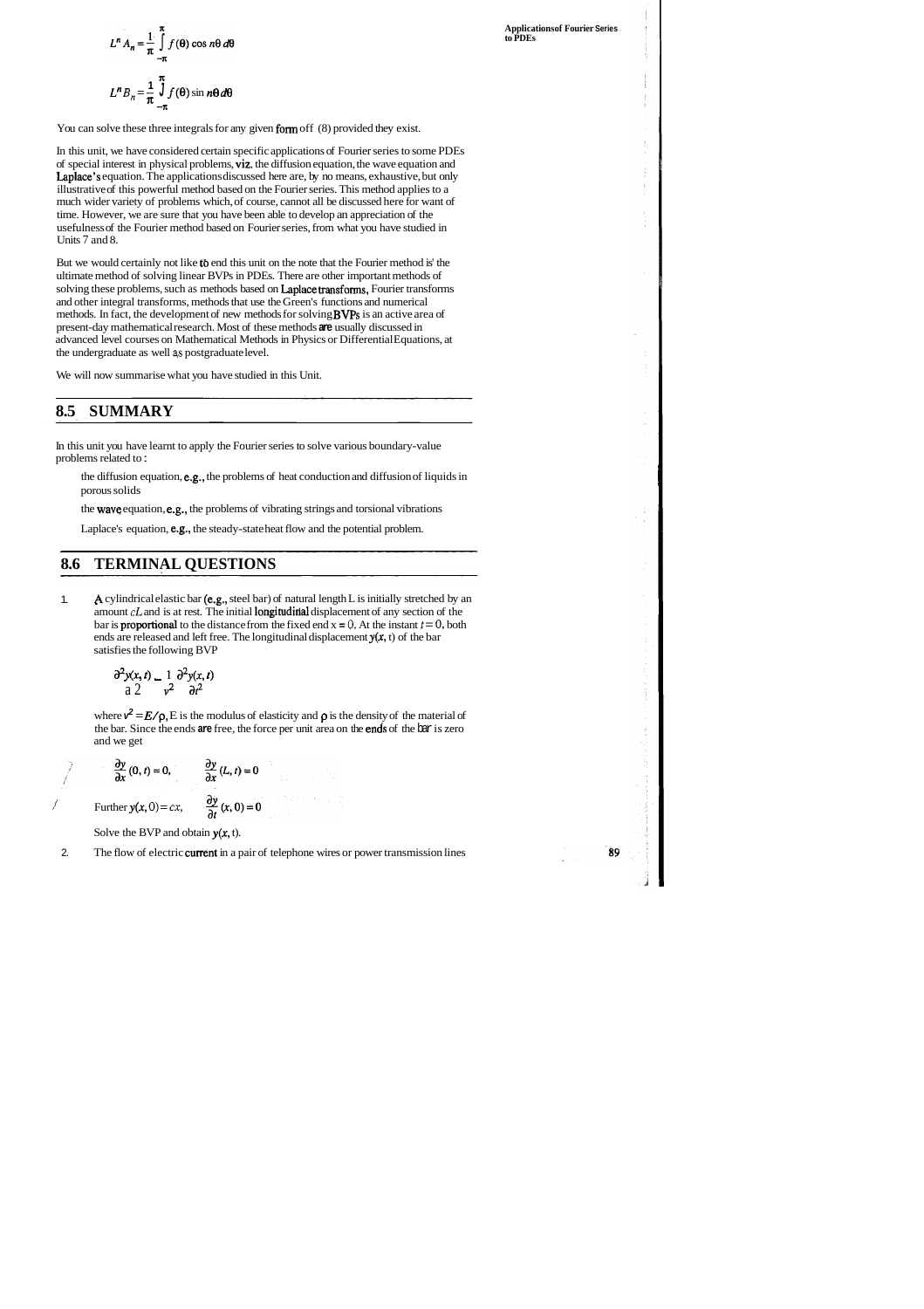Partial Differential Equations and the emf across the wires can be modelled by equations similar to the diffusion equation provided the loss due to leakage of current is negligible and the inductance of the wires is negligible :

$$
\frac{\partial^2 i}{\partial x^2} = RC \frac{\partial i}{\partial t}, \qquad \frac{\partial^2 v}{\partial x^2} = RC \frac{\partial v}{\partial t}
$$

Here R is the resistance per unit length and *C* the capacitance per unit length of the two wires. Solve this equation for a cable of length L for the following **'boundary and**  initial conditions

$$
v(0, t) = \mathbf{O}V, \qquad v(L, t) = \mathbf{O}V, \qquad t \ge 0
$$

 $v(x, 0) = (6x/L)V.$ 

# **8.7 SOLUTIONS AND ANSWERS**

As **t** increases, all the exponential terms tend to **zero**, hence  $T(x, t)$  tends to **zero.** Fig. 8.7 shows the kinds of graphs expected for  $T(x, t)$  vs.  $x$  for increasingly large values oft.

2) In this problem  $k = 1$ , and  $L = 1$ . Following Example 1, we apply the given boundary conditions to  $X(x)$  :

 $\bar{z}$ 

$$
X'(0)=X'(1)=0.
$$

#### **SAQs (Self-assessment questions)**

1 , . The general solution of this problem is given by **Eq.** (8.3). Applying the initial condition we get

$$
T(x, 0) = \sum_{n=0}^{m} b_n \sin \left[ \frac{(2n+1)\pi x}{2L} \right] = T_0, \quad 0 < x < L
$$

Using the **half-range** expansion of  $T(x, 0)$  we get

$$
b_n = \frac{2}{L} \int_0^L T_0 \sin \left[ \frac{(2n+1)\pi x}{2L} \right] dx
$$
  
=  $\frac{2T_0}{L} \left[ -\frac{2L}{(2n+1)\pi} \cos \frac{(2n+1)\pi x}{2L} \right]_0^L$   
=  $-\frac{4T_0}{(2n+1)\pi} \left[ \cos (2n+1) \frac{\pi}{2} - 1 \right]$   
=  $\frac{4T_0}{(2n+1)\pi}$ , since  $\cos (2n+1) \frac{\pi}{2} = 0$  for all values of n.

Hence **.** 

$$
T(x,t) = \frac{4T_0}{\pi} \sum_{n=0}^{\infty} \frac{1}{(2n+1)} \exp\left(-\left[\frac{(2n+1)\pi}{2L}\right]^2 kt\right) \sin\left[\frac{(2n+1)\pi x}{2L}\right]
$$

This gives us

 $C_2=0$  and  $C_1 \sin \lambda = 0$ 

Since  $C_1 \neq 0$  for a **non-trivial** solution, we have  $\lambda = 0$  or  $\lambda_n = n\pi$ , **n** = 0, 1, 2, 3, ..

The solution for  $T(t)$  is obtained as in Example 1 and the general solution is

$$
u(x, t) = a_0 + \sum_{n=1}^{\infty} a_n \exp[-n^2 \pi^2 t] \text{cos} n\pi x,
$$





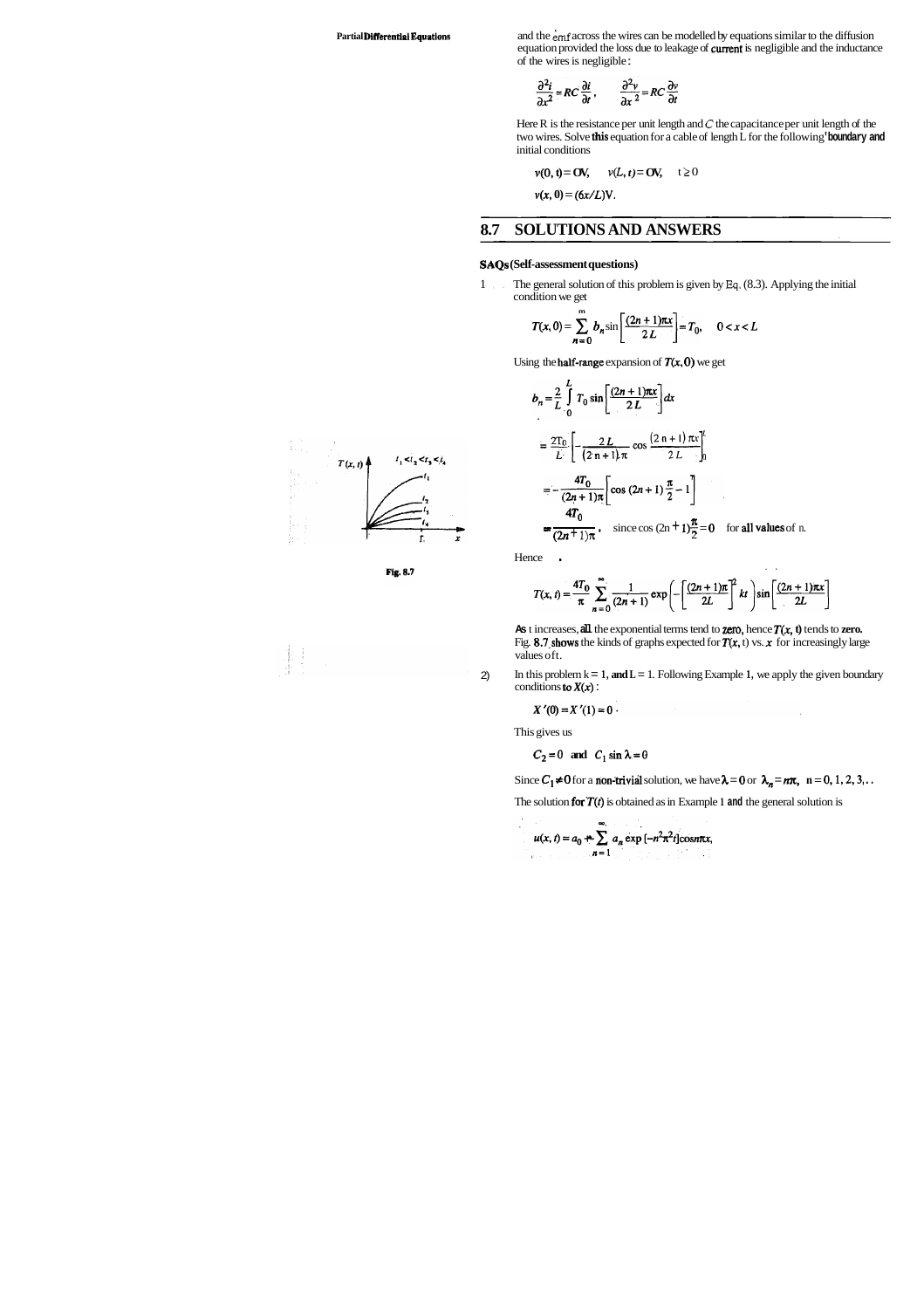$At t = 0$ , we have

$$
u(x, 0) = a_0 + \sum_{n=1}^{\infty} a_n \cos n\pi x = 1 + 2x, \qquad 0 < x < 1
$$

**Thg cbeficients are** .

$$
a_0 = \int_0^1 (1 + 2x) dx = \left[ x + x^2 \right]_0^1 = 2
$$
  

$$
a_n = 2 \int_0^1 (1 + 2x) \cos n\pi x dx
$$
  

$$
= \frac{4}{n^2 \pi^2} (\cos n\pi - 1)
$$

**Thus, the particular solution is** 

 $\rightarrow$ 

 $\overline{\phantom{a}}$ 

 $\hat{\boldsymbol{\beta}}$ 

 $\begin{bmatrix} \ddots & \ddots & \ddots \\ \ddots & \ddots & \ddots \\ \ddots & \ddots & \ddots \end{bmatrix}$ 

$$
u(x, t) = 2 + 4 \sum_{n=1}^{\infty} \left( \frac{\cos n\pi - 1}{n^2 \pi^2} \right) \exp(-n^2 \pi^2 t) \cos n\pi x
$$
  
=  $2 - \frac{8}{\pi^2} \left( \cos \pi e^{-\pi^2 t} + \frac{1}{2} \cos 3\pi x \ e^{-\pi^2 t} + \frac{1}{25} \cos 5\pi x \ e^{-\pi^2 t} + \dots \right)$ 

**3) Half-range expansion of** *u(x, 0)* **in a Fourier sine series gives** 

$$
a_n = \frac{2}{L} \int_0^L u(x, 0) \sin \frac{n\pi x}{L} dx
$$
  
\n
$$
= \frac{2}{L} \int_0^{L/2} \frac{2hx}{L} \sin \frac{n\pi x}{L} dx + \frac{2}{L} \int_{{L/2}}^L 2h \left(1 - \frac{x}{L}\right) \sin \frac{n\pi x}{L} dx
$$
  
\n
$$
= \frac{4h}{L^2} \left[ \left( -\frac{xL}{n\pi} \cos \frac{n\pi x}{L} \right]_0^{L/2} + \frac{L^2}{n^2 \pi^2} \left[ \sin \frac{n\pi x}{L} \right]_0^{L/2} \right]
$$
  
\n
$$
- \frac{4h}{L} \frac{L}{n\pi} \left[ \cos \frac{n\pi x}{L} \right]_{L/2}^L - \frac{4h}{L^2} \left( \left[ -\frac{xL}{n\pi} \cos \frac{n\pi x}{L} \right]_{L/2}^L + \frac{L^2}{n^2 \pi^2} \left[ \sin \frac{n\pi x}{L} \right]_{L/2}^L \right)
$$
  
\n
$$
= -\frac{4h}{L^2} \frac{L^2}{2n\pi} \cos \frac{n\pi}{2} + \frac{4h}{L^2} \frac{L^2}{n^2 \pi^2} \sin \frac{n\pi}{2} - \frac{4h}{n\pi} \left( \cos n\pi - \cos \frac{n\pi}{2} \right)
$$
  
\n
$$
+ \frac{4h}{L^2} \left( \frac{L^2}{n\pi} \cos n\pi - \frac{L^2}{2n\pi} \cos \frac{n\pi}{2} \right) - \frac{4h}{n^2 \pi^2} \left( \sin n\pi - \sin \frac{n\pi}{2} \right)
$$
  
\n
$$
= \frac{8h}{n^2 \pi^2} \sin \frac{n\pi}{2}
$$

I **Thus, the solution of the 'plucked string' problem is** 

s, the solution of the 'plucked string' problem is  
\n
$$
u(x, t) = \frac{8h}{\pi^2} \sum_{n=1}^{\infty} \frac{1}{n^2} \sin \frac{n\pi}{2} \cos \frac{n\pi vt}{L} \sin \frac{n\pi x}{L}
$$
\n
$$
= \frac{8h}{\pi^2} \left[ \frac{1}{1^2} \sin \frac{\pi x}{L} \cos \frac{\pi vt}{L} - \frac{1}{3^2} \sin \frac{3\pi x}{L} \cos \frac{3\pi vt}{L} + \dots \right]
$$

**4) The solution (i) for the ~DE for a sibrating shaft is** 

 $\Theta(x, t) = X(x) T(t) = (C \cos \lambda x + D \sin \lambda x)$ 

$$
(A \cos \lambda vt + B \sin \lambda vt)
$$

**Applications of Fourier Serls to PDEs** 

 $\mathbf{u}\mathbf{g}$ 

 $91<sup>2</sup>$ 

 $\frac{1}{2}$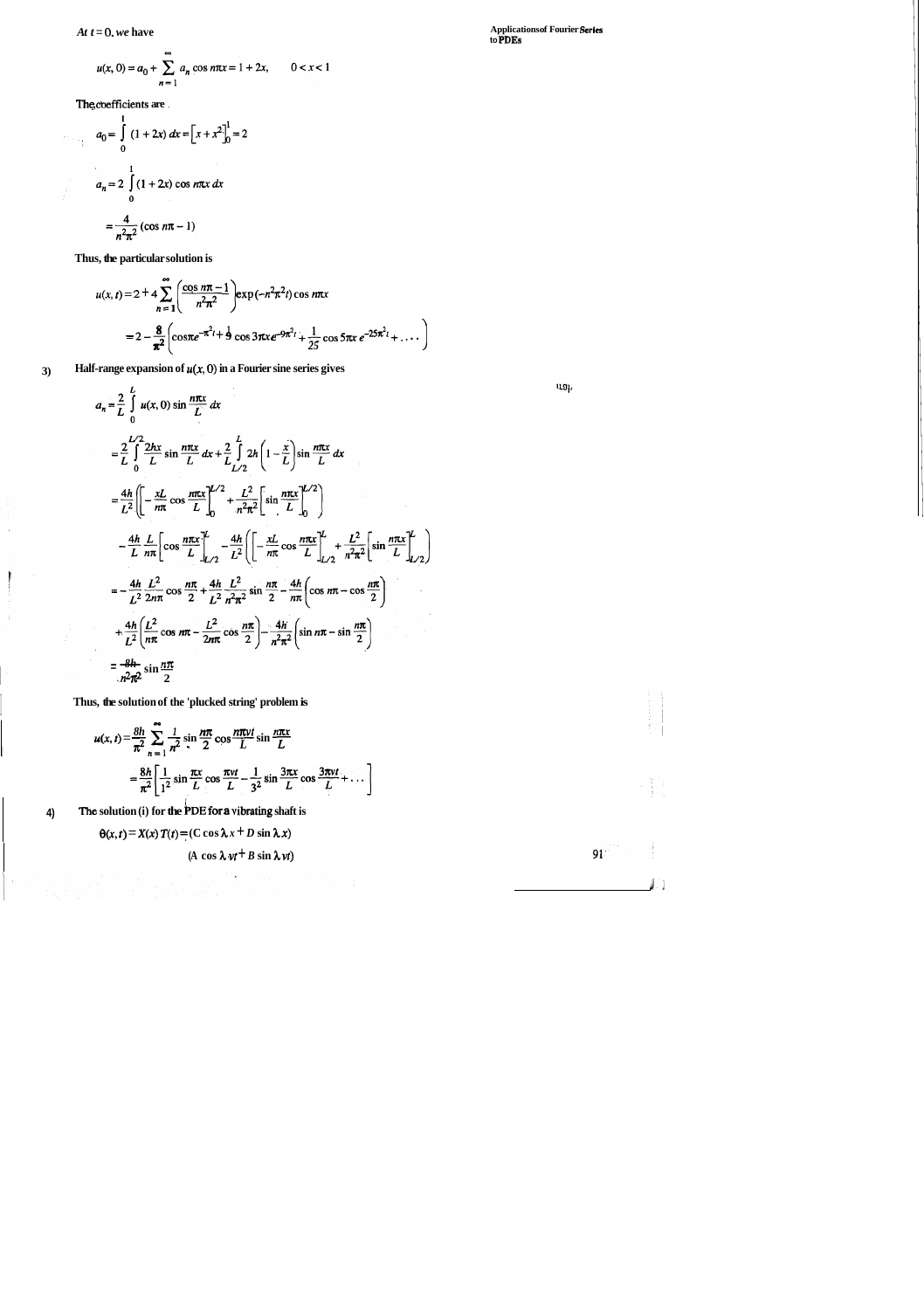Partial Differential Equations **The boundary conditions for a shaft with both ends free,** 

$$
\frac{\partial \Theta}{\partial x} = 0 \qquad \text{at } x = 0 \text{ and at } x = L
$$

imply that for all  $t > 0$ 

$$
\frac{\partial X}{\partial x} = 0 \quad \text{at } x = 0 \text{ and at } x = L
$$

This gives

$$
D = O \quad \text{and} \quad C \sin \lambda L = 0
$$

whence

$$
\lambda_n = \frac{n\pi}{L}, \qquad n = 1, 2, \ldots.
$$

Thus, the general solution for  $\theta(x, t)$  is

$$
\theta(x, t) = \sum_{n=1}^{\infty} (a, \cos \lambda_n vt + b_n \sin \lambda_n vt) \cos \lambda_n x
$$

where a,  $=A_n C_n$  and  $b_n \equiv B$ ,  $C_n$ .

At  $t = 0$ ,  $\theta(x, 0)$  is proportional to  $(2x - L)/2$ .

$$
\therefore \ \theta(x,0) = \sum_{n=1}^{\infty} a_n \cos \lambda_n x = k \frac{(2x-L)}{2}, \qquad 0 < x < L
$$

Using the half-range expansion technique we get

$$
a_n = \frac{2k}{L} \int_0^L \left(x - \frac{L}{2}\right) \cos \frac{n\pi x}{L} dx = \frac{2k}{L} \int_0^L x \cos \frac{n\pi x}{L} dx - k \int_0^L \cos \frac{n\pi x}{L} dx
$$
  

$$
= \frac{2k}{L} \left[ \frac{L}{n\pi} x \sin \frac{n\pi x}{L} \right]_0^L + \frac{L^2}{n^2 \pi^2} \left[ \cos \frac{n\pi x}{L} \right]_0^L - \frac{Lk}{n\pi} \left[ \sin \frac{n\pi x}{L} \right]_0^L
$$
  

$$
= \frac{2k}{L} \frac{L^2}{n^2 \pi^2} (\cos n\pi - 1)
$$
  

$$
= \frac{2Lk}{n^2 \pi^2} (\cos n\pi - 1)
$$

Since the shaft starts vibrating from rest, its initial velocity is zero giving the condition

condition  
\n
$$
\frac{\partial \theta}{\partial t}(x; 0) = 0
$$
\nor  
\n
$$
\sum_{n=1}^{\infty} b_n \lambda_n \nu \cos \lambda_n x = 0
$$

This will be satisfied only if  $b_n = 0$  for all  $n$ . Thus, the solution for the given BVP is

$$
\theta(x, t) = \frac{2Lk}{\pi^2} \sum_{n=1}^{\infty} \frac{1}{n^2} (\cos n\pi - 1) \cos \frac{n\pi vt}{L} \cos \frac{n\pi x}{L}.
$$

1**5)** We seek non-trivial solutions in the product form  $u(x, y) = X(x)$  Y (y). Applying the method of separation of variables we get method of separation of variables we get



1 1 I

> f i i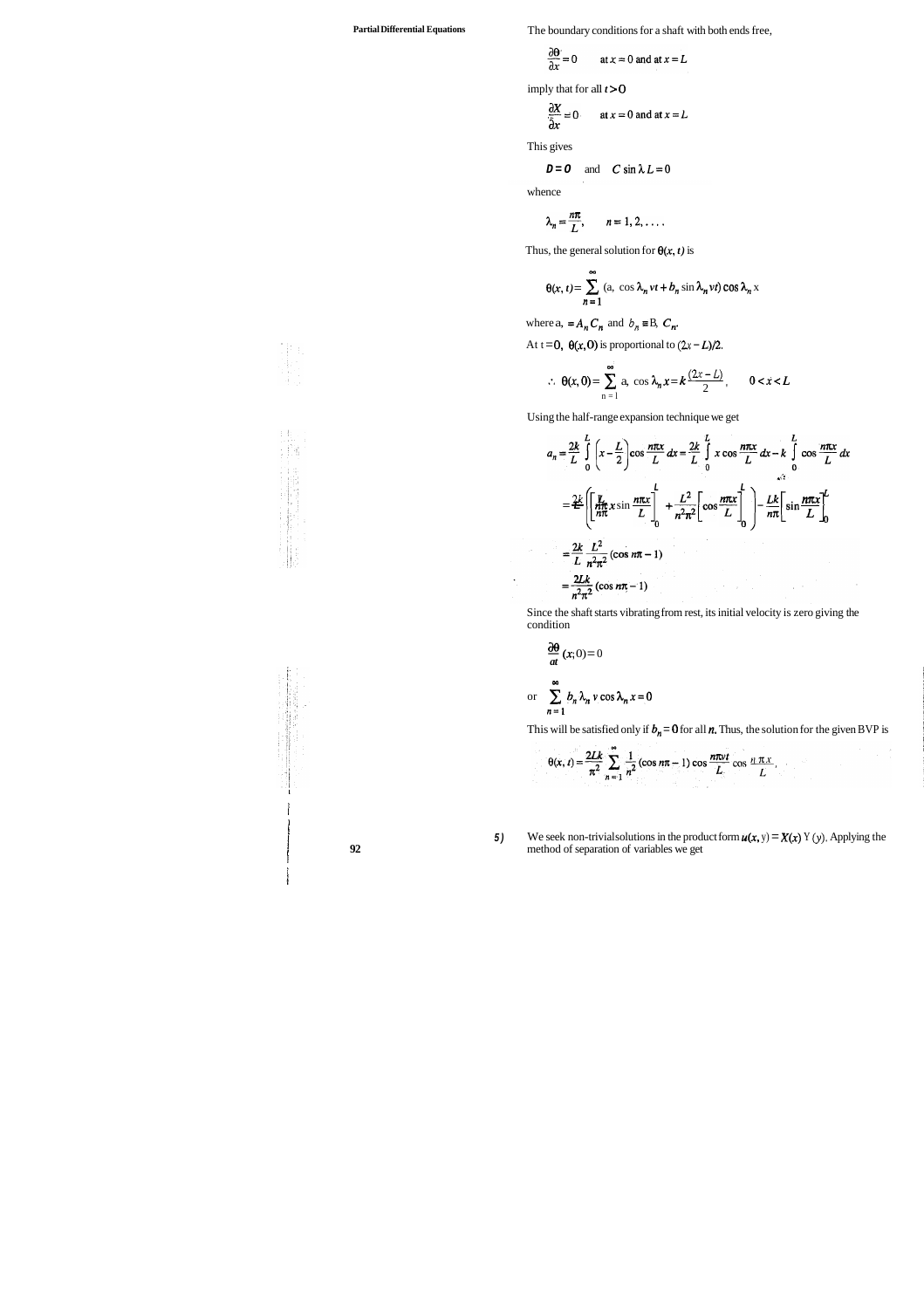$$
\frac{X''(x)}{X(x)} + \frac{Y''(y)}{Y(y)} = 0, \qquad 0 < x < L, \qquad 0 < y < B
$$

with the boundary conditions

$$
X(x) Y(0) = 0, \qquad X(x) Y(B) = 0, \qquad 0 < x < L
$$

**Y**  $(Y(0) = 0, Y(B) = 0$ <br>Since Y has to vanish at the boundaries  $y = 0$  and  $y = B$ , the ratio  $\frac{Y''}{Y}$  cannot be positive, Thus, we get the ODES:

$$
X'' - \lambda^2 X = 0, \quad Y'' + \lambda^2 Y = 0
$$

whence  $X(x) = A \cosh \lambda x + B \sinh \lambda x$ 

 $Y(y) = C \cos \lambda y + D \sin \lambda y$ 

The boundary conditions on Y yield the following values of *C* and *h* :

$$
C=0, \quad \lambda_n=\frac{n\pi}{B}, \qquad n=1,2,3,\ldots.
$$

Differentiating the series for  $u(x,y)$  term by *term* and applying the given boundary conditions we get

Thus 
$$
Y_n(y) = D_n \sin \frac{n\pi y}{B}
$$
,  $n = 1, 2, 3, ...$ 

Thus, the general solution is

$$
u(x, y) = \sum_{n=1}^{\infty} (a, \cosh \lambda_n x + b_n \sinh \lambda_n x) \sin \lambda_n y
$$

where a,  $=A$ ,  $D$ ,,  $b_n = B$ ,  $D$ ,

Applying the remaining boundary conditions we get

At 
$$
x = 0
$$
, 
$$
\sum_{n=1}^{\infty} a_n \sin \lambda_n y = \frac{U_0 y}{B}, \qquad 0 < y < B
$$

Using the half-range expansion technique, we get

$$
a_n = \frac{2}{B} \int_0^B \frac{U_0 y}{B} \sin \lambda_n y \, dy
$$
  

$$
= \frac{2U_0}{B^2} \left[ \left[ -\frac{y}{\lambda_n} \cos \lambda_n y \right]_0^B + \frac{1}{\lambda_n} \left[ \frac{\sin \lambda_n y}{\lambda_n} \right]_0^B \right]
$$
  

$$
= \frac{2U_0}{B^2} \left( -\frac{B^2}{n\pi} \cos n\pi + 0 \right)
$$
  

$$
= -\frac{2U_0 \cos n\pi}{n\pi}
$$

At  $x=L$ ,  $\frac{\partial u}{\partial x}(L, y) = -S$ ,  $0 < y < B$ 

$$
\frac{\partial u}{\partial x}(L, y) = \sum_{n=1}^{\infty} \lambda_n (a_n \sinh \lambda_n L + b_n \cosh \lambda_n L) \sin \lambda_n y = -S, \qquad 0 < y < B
$$

 $\mathcal{I}=\mathcal{I}$  .

So we must choose b, such that the coefficient of  $\sin \lambda_n y$  will be

$$
C_n = \lambda_n (a, \sinh \lambda_n L + b_n \cosh \lambda_n L)
$$

**Applications of Fourier Series to PDEs** 

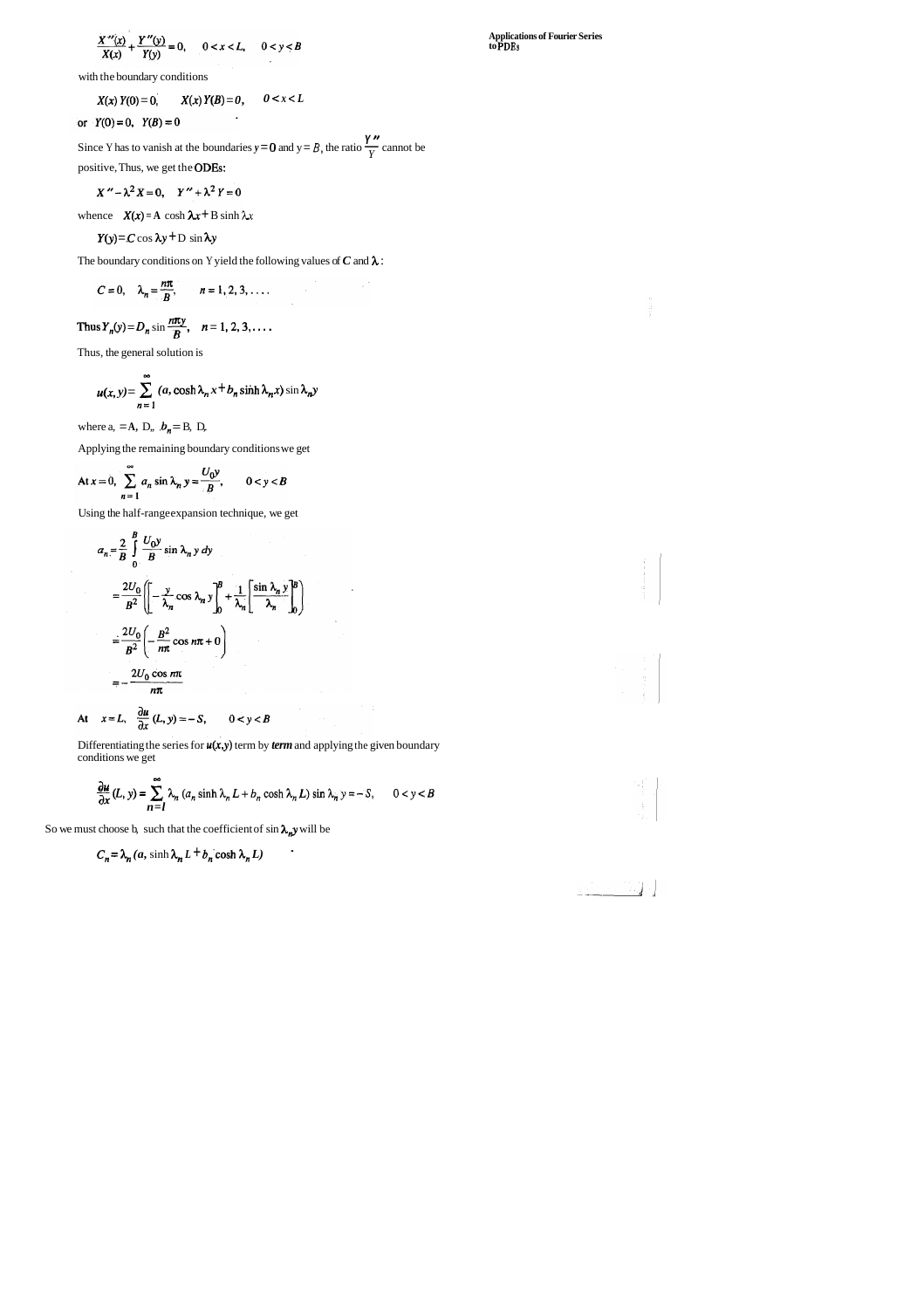where **<sup>2</sup>**

#### **Partial Differential Equations**

$$
C_n = \frac{2}{B} \int_0^B (-S \sin A, y) dy
$$
  
=  $\frac{2S}{B} \left[ \frac{\cos \lambda_n y}{\lambda_n} \right]_0^B = \frac{2S}{B\lambda_n} [\cos n\pi - 1]$   
=  $\frac{2S}{n\pi} (\cos n\pi - 1)$ 

Thus

$$
b_n = \frac{\frac{C_n}{\lambda_n} - a_n \sinh \lambda_n L}{\cosh \lambda_n L}
$$

This completes the solution..

*1*) Using the **method** of separation of variables we write  $y(x, t) = X(x) T(t)$  and obtain *the* ODES for **X** and T with the corresponding boundary conditions :

### Terminal Questions

Applying the **boundary** conditions on X and T we get  $B = 0$ ,  $\sin \lambda L = 0$  which yields *the* eigen **values.** 

$$
X''(x) + \lambda^2 X(x) = 0
$$
,  $X'(0) = 0$ ,  $X'(L) = 0$ 

**and**  $T''(t) + \lambda^2 v^2 T(t) = 0$ ,  $T(0) = cx$ ,  $T'(0) = 0$ 

The solutions are

$$
X(x) = A \cos \lambda x + B \sin \lambda x
$$

and 
$$
T(t) = C \cos \lambda vt + D \sin \lambda vt
$$

$$
\lambda_0 = 0
$$
,  $\lambda_n = \frac{n\pi}{L}$ ,  $n = 1, 2, \dots$  and  $D = 0$ .

Thus, the general solution is  
\n
$$
y(x,t) = a_0 + \sum_{n=1}^{\infty} a_n \cos \frac{n\pi x}{L} \cos \frac{n\pi vt}{L}
$$

where  $a_n = A_n C_n$ .

ti,

Applying the initial condition we have

$$
a_0 + \sum_{n=1}^{\infty} a_n \cos \frac{n\pi x}{L} = cx \qquad 0 < x < L
$$

**We** can expand **ex** in a Fourier cosine series using the half- range expansion technique. Thus,

$$
a_0 = \frac{c}{L} \int_0^{L} x \, dx = \frac{c}{L} \frac{L^2}{2} = \frac{cL}{2}
$$
  
\n
$$
a_n = \frac{2c}{L} \int_0^{L} x \cos \frac{n\pi x}{L} \, dx
$$
  
\n
$$
= \frac{2cL}{\pi^2} \left[ \frac{\cos n\pi - 1}{n^2} \right]
$$
  
\n
$$
= \frac{2cL}{\pi^2} \left( \frac{(-1)^n - 1}{n^2} \right) \qquad n = 1, 2, ....
$$